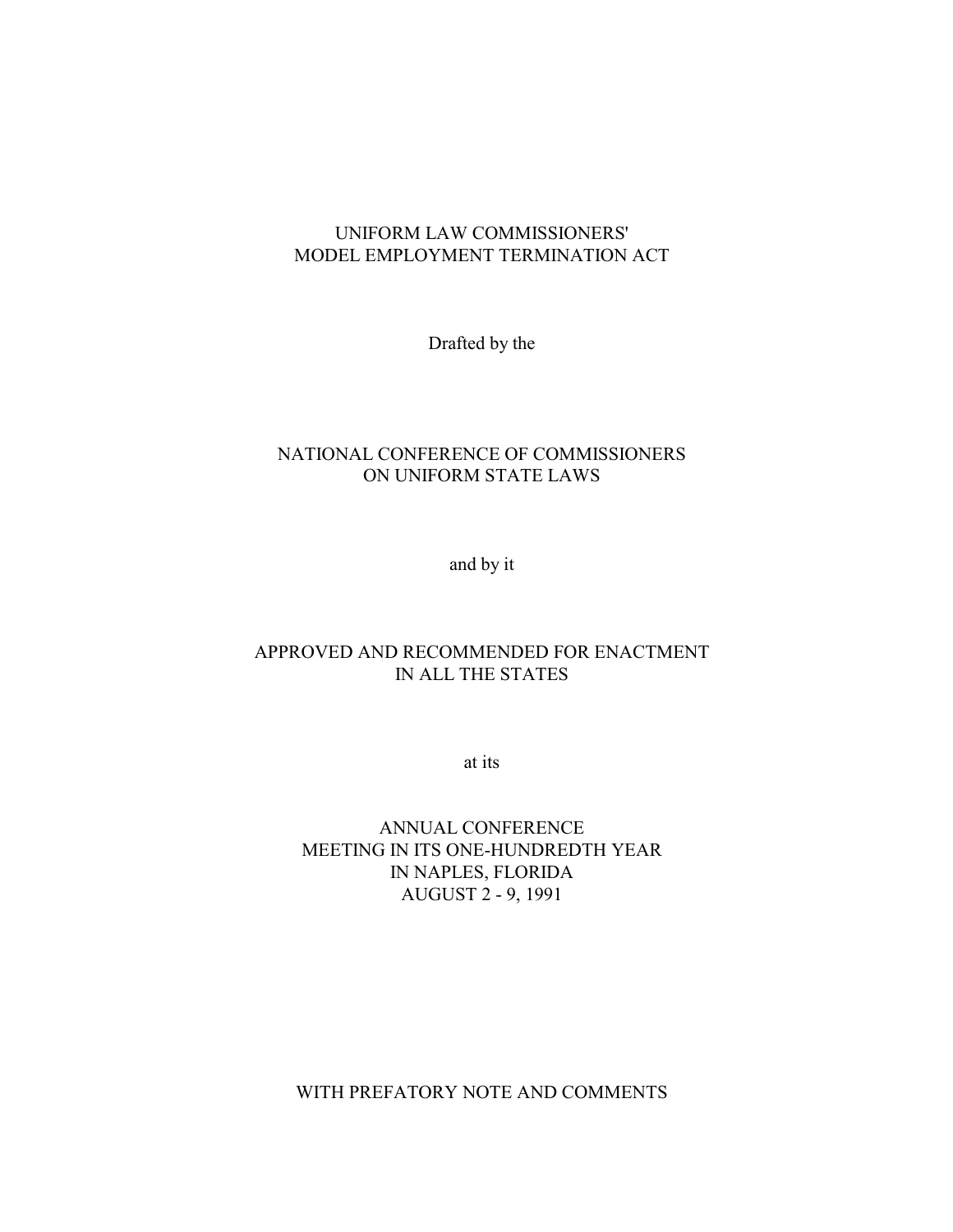# UNIFORM LAW COMMISSIONERS' MODEL EMPLOYMENT TERMINATION ACT

The Committee that acted for the National Conference of Commissioners on Uniform State Laws in preparing the Uniform Law Commissioners' Model Employment Termination Act was as follows:

STANLEY M. FISHER, 1100 Huntington Building, Cleveland, OH 44115,Chair

FRANCISCO L. ACEVEDO, P.O. Box 366283, San Juan, PR 00936

JOHN FOX ARNOLD, 714 Locust Street, St. Louis, MO 63101

ARTHUR E. BONFIELD, University of Iowa, College of Law, Iowa City,IA 52242

GARY B. GULLIVER, Legislative Service Bureau, P.O. Box 30036,Lansing, MI 48909, Drafting Liaison

M. KING HILL, JR., 6th Floor, 100 Light Street, Baltimore, MD 21202

RICHARD L. MORNINGSTAR, One Alewife Center, Cambridge, MA 02140

MARIAN P. OPALA, Supreme Court, Room 245, State Capitol, Oklahoma City, OK 73105

- DONALD JOE WILLIS, Suites 1600-1950, Pacwest Center, 1211 S.W. 5th Avenue, Portland, OR 97204
- THEODORE J. ST. ANTOINE, University of Michigan Law School, Hutchins Hall, Ann Arbor, MI 48109, Reporter
- LAWRENCE J. BUGGE, P.O. Box 1497, 1 South Pinckney Street, Madison, WI 53701, President (Member Ex Officio)

WILLIAM J. PIERCE, 1505 Roxbury Road, Ann Arbor, MI 48104, Executive Director

HOWARD T. ROSEN, 23rd Floor, 80 Park Plaza, Newark, NJ 07102,Chair, Division E (Member Ex Officio)

# Review Committee

JAMES A. KING, Suite 208, 928 Nuuanu Avenue, Honolulu, HI 96817,Chair TOM DOWNS, Suite 306, 230 North Washington Square, Lansing, MI 48933 BENNY L. KASS, Suite 1100, 1050 Seventeenth Street, N.W., Washington, DC 20036

> Advisors to Special Committee on Uniform Law Commissioners' Model Employment Termination Act

Eugene L. Hartwig, American Bar Association Louis L. Robein, Jr., American Bar Association

Additional Advisors

Robert B. Fitzpatrick, American Bar Association, Section of Tort and Insurance Practice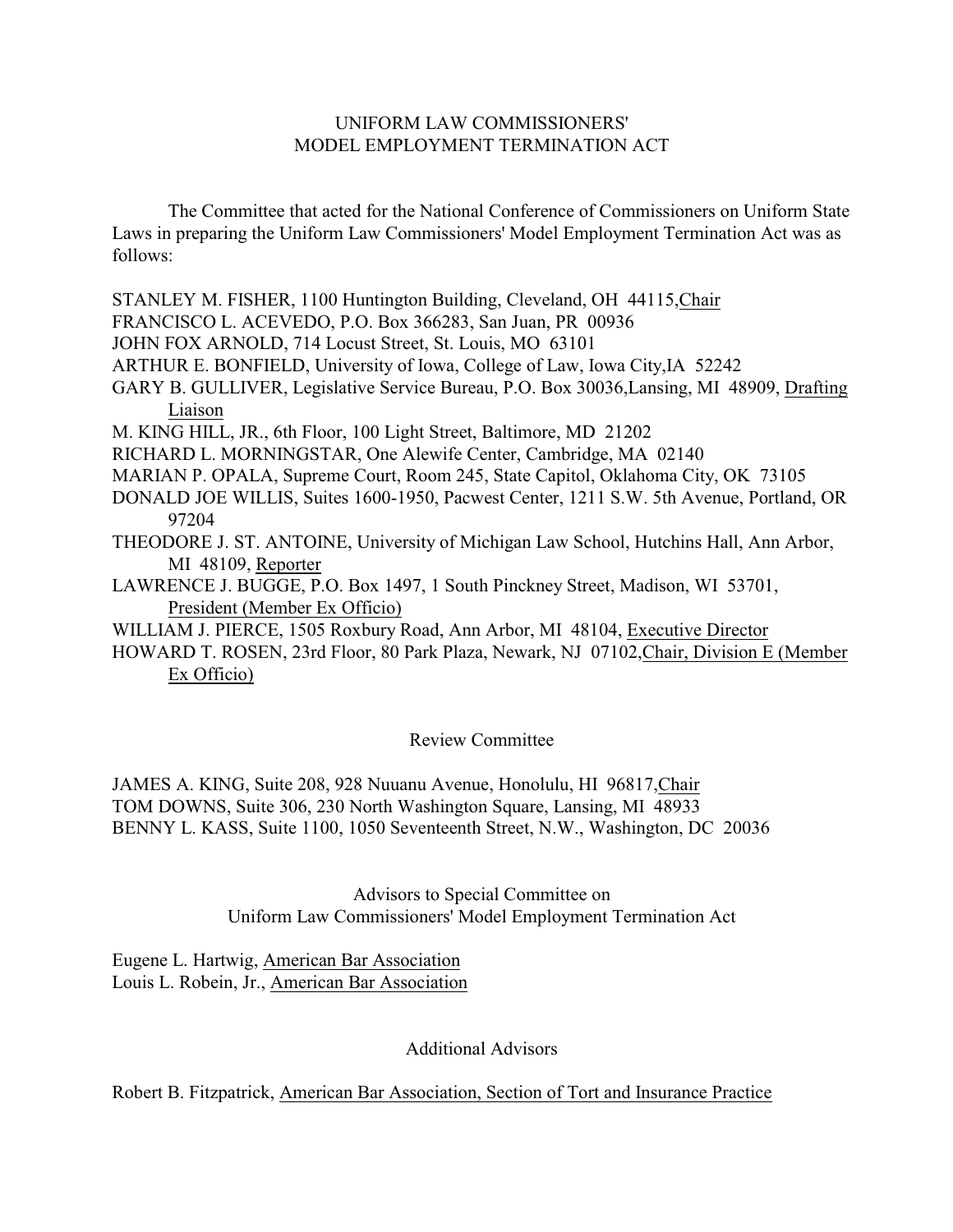Laurence Gold, American Federation of Labor and Congress of Industrial Organizations Joseph A. Golden, American Bar Association, Section of Labor and Employment Law Walter Kamiat, American Federation of Labor and Congress of Industrial Organizations Richard E. Lerner, American Arbitration Association William L. Mauk, The Association of Trial Lawyers of America James C. Paras, U.S. Chamber of Commerce Barry D. Roseman, National Employment Lawyers Association Mark I. Schickman, American Bar Association, Section of Tort and Insurance Practice

# Additional Participants

Arvid Anderson, National Academy of Arbitrators Stuart Henry, Ph.D., Ypsilanti, Michigan Lewis Maltby, American Civil Liberties Union Clyde W. Summers, Philadelphia, Pennsylvania William Bennett Turner, San Francisco, California Richard A. Wenzler, American Association of Retired Persons

Final, approved copies of this Act and copies of all Uniform and Model Acts and other printed matter issued by the Conference may be obtained from:

> NATIONAL CONFERENCE OF COMMISSIONERS ON UNIFORM STATE LAWS 676 North St. Clair Street, Suite 1700 Chicago, Illinois 60611 (312) 915-0195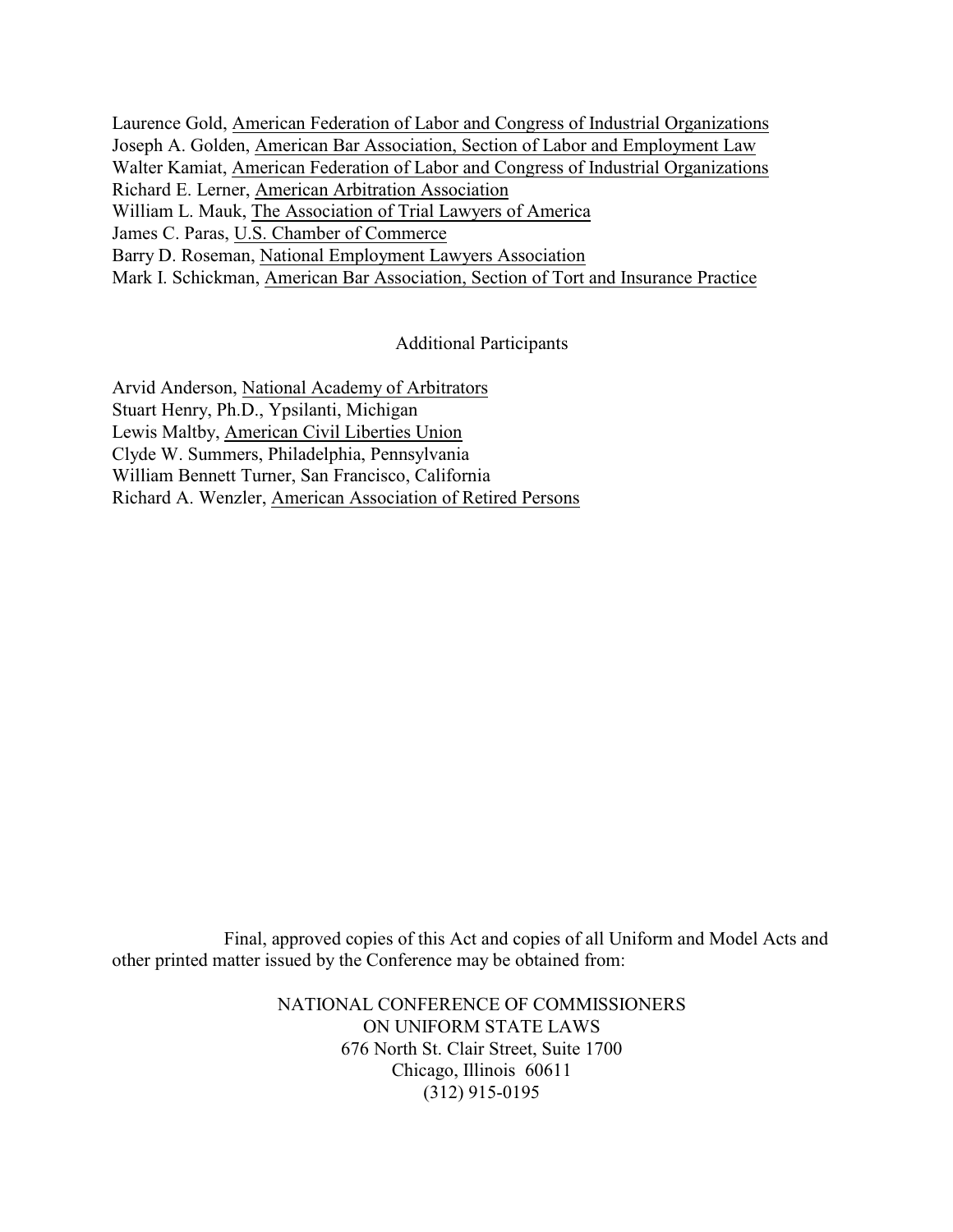#### MODEL EMPLOYMENT TERMINATION ACT

#### PREFATORY NOTE

#### History of the Act in the Conference

The Scope and Program Committee, at its meeting on January 11-12, 1985, recommended to the Executive Committee that it appoint a Committee to draft a Uniform Wrongful Termination Act. The recommendation was based in part on studies indicating that recent judicial modifications in the doctrine of employment at will had created great uncertainty for both employers and employees. (That uncertainty has grown. See infra.) Members of the Scope and Program Committee stressed that uniformity would be desirable because employees might be hired in one state, work in another, and be fired in a third, and that the subject gave the Conference an opportunity to provide sensible guidance in an area of growing confusion.

At the 1985 Annual Meeting, the Executive Committee responded to this recommendation by establishing the Study Committee on Proposed Employment Termination Act. Stanley M. Fisher of Cleveland, Ohio, was appointed chair. On June 2, 1986, Mr. Fisher transmitted a report in which the Study Committee unanimously recommended that the Executive Committee establish a Drafting Committee for a Uniform Employment Termination Act.

The Executive Committee adopted this recommendation at its February 1987 midyear meeting. On October 5, 1987, Mr. Fisher officially advised the members of the new Drafting Committee on Uniform Employment Termination Act of their responsibilities. Professor Theodore J. St. Antoine of the University of Michigan Law School was named Reporter for the Committee and a Review Committee was established with James A. King of Honolulu as its chair.

Advisors were invited from the ABA's Section of Labor and Employment Law and Section of Torts and Insurance Practice; the AFL-CIO; the American Arbitration Association; the American Trial Lawyers Association; the National Association of Manufacturers; the Plaintiff Employment Lawyers Association; the U.S. Chamber of Commerce; and many other interested groups, including law professors and interested attorneys practicing in the field. A large number of law review articles and other relevant studies of wrongful discharge and proposed solutions were circulated among Committee members and advisors. Bills prepared in several states were closely examined, especially those in California, Illinois, Michigan, and New York, as well as the one statute enacted in Montana.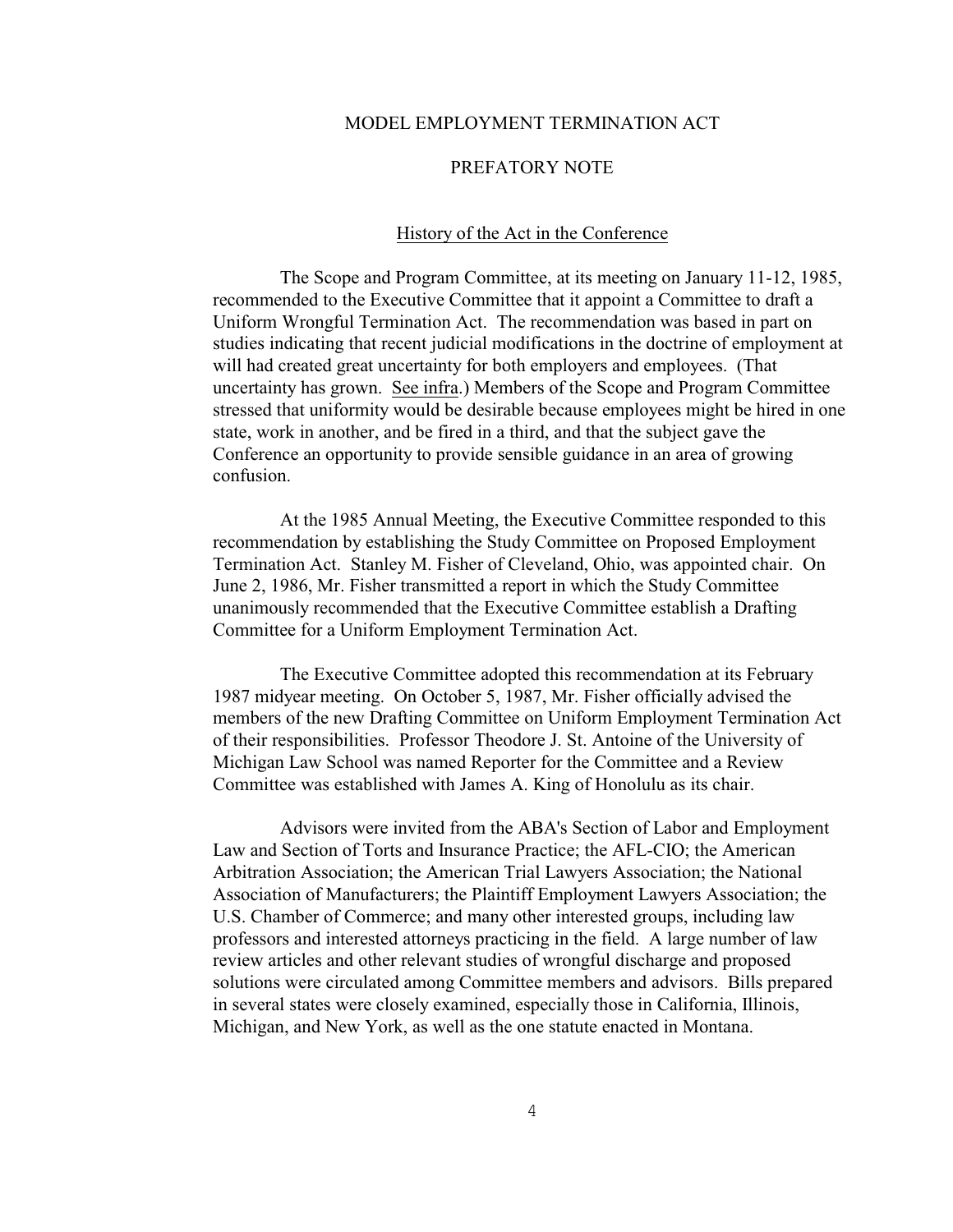The Drafting Committee held full working sessions in New Orleans on February 19-21, 1988; in Dallas on November 18-20, 1988; and in Los Angeles on March 10-12, 1989. Each session produced a new or completely revised draft. All drafts were duly styled. The draft prepared for the 98th Annual Meeting of the Conference in Kauai, Hawaii, was approved for submission by the Review Committee.

The proposed Act received its first reading in Kauai on August 2 and 4, 1989, with the Commissioners sitting as a Committee of the Whole. There were many varied comments and questions from the floor and two "sense of the house" resolutions were adopted. Subsequently, the Drafting Committee had two more working sessions, in Denver on December 8-10, 1989, and in Chicago on March 9-11, 1990. Particular emphasis was placed on responding to the points raised and resolutions adopted in Kauai. The result was two more revised drafts.

The Commissioners, again sitting as a Committee of the Whole, conducted a second reading at the 99th Annual Meeting of the Conference on July 18, 1990, in Milwaukee, Wisconsin. Various suggestions received from the floor were incorporated in new drafts discussed at meetings of the Drafting Committee on November 9-11, 1990, in Chicago, and on February 22-24, 1991, in Denver. These drafts, too, were duly styled and resulted in a revision recommended by the Drafting Committee to the Executive Committee to be reported out as a Uniform Act for final reading. The Review Committee concurred.

The third and final reading before the Commissioners sitting as a Committee of the Whole took place at the 100th Annual Meeting of the Conference in Naples, Florida, on August 3, 4, and 5, 1991. A number of changes, primarily of a technical nature, were adopted in response to motions or suggestions from the floor. The Conference formally approved the Employment Termination Act as a Model Act on August 8, 1991.

#### Background and Summary of the Act

Current law. Beginning in the latter half of the nineteenth century, and continuing for the next hundred years, the well-nigh universal American rule was that employers, absent a fixed-term contract of employment, "may dismiss their employees at will ... for good cause, for no cause or even for cause morally wrong." Payne v. Western & A.R.R., 81 Tenn. 507, 519-20 (1884). During the past couple of decades, however, some 40-45 state jurisdictions, in square holdings or strong dicta, have approved modifications in the at-will employment doctrine. The 1980s have witnessed a virtual landslide of cases, as almost every state has recognized at least one of three theories supporting a cause of action. In 1980, only 13 states recognized one of the new legal theories. Now, fewer states are immune to inroads and pressure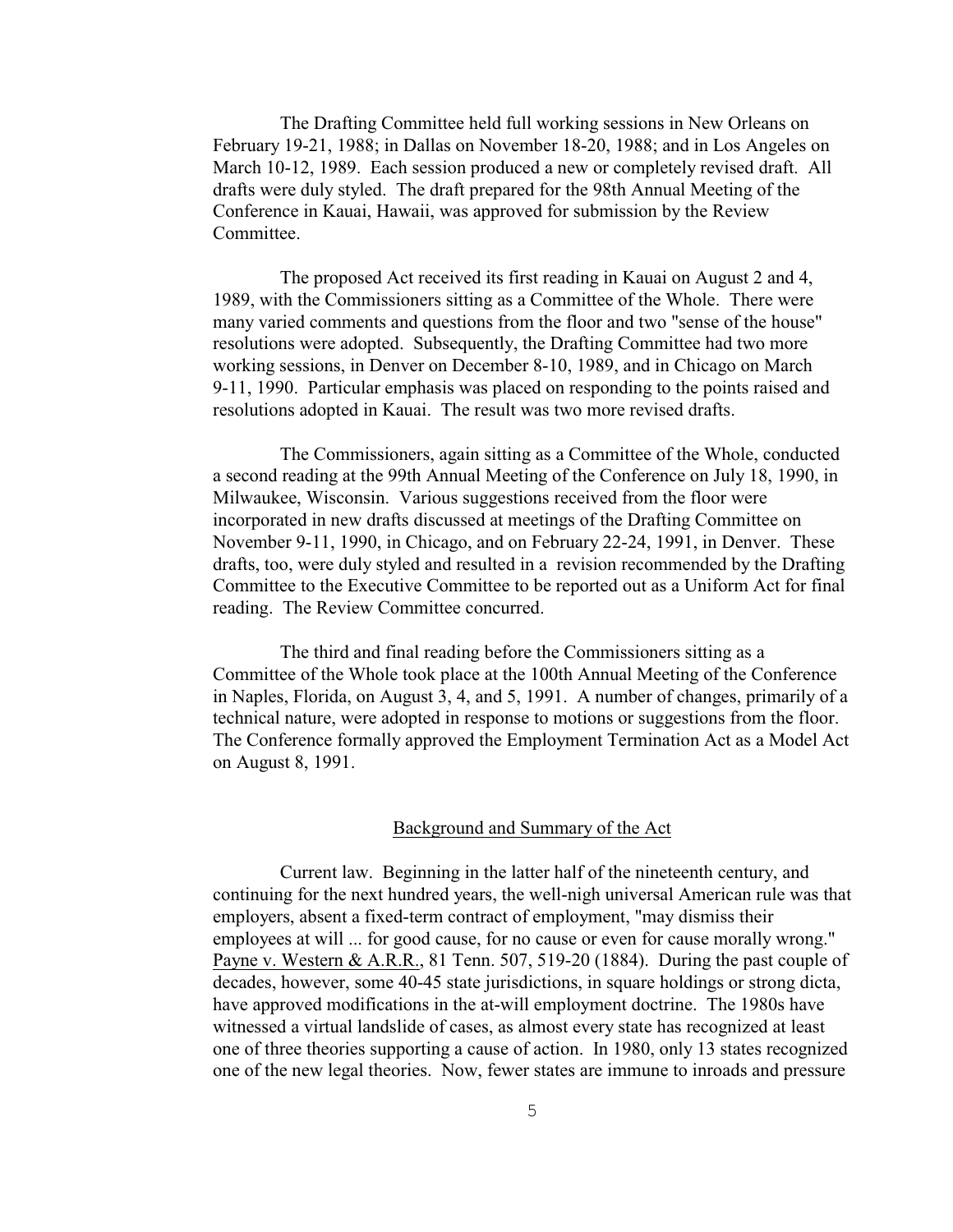has increased for legislation. The three principal theories that have been used to support a cause of action are tort; breach of an express or implied contract; and, more rarely, breach of the implied covenant of good faith and fair dealing. Tort typically involves a discharge in violation of an established public policy, e.g., the employer fires an employee for refusing to commit perjury or engage in a price-fixing conspiracy at the behest of the employer. Contract breaches occur when an employer dismisses an employee despite an oral assurance of job security at the time of hiring, or a policy statement in a personnel manual that discipline will only be imposed for good cause.

Practical effects of current law. Various studies have shown that in wrongful discharge cases reaching a jury in California, plaintiffs won 70 percent or more of the time and averaged between \$300,000-\$500,000 in damages. Throughout the country, single individuals have received verdicts as high as \$20 million, \$4.7 million, \$3.25 million, \$2.57 million, and \$2 million. Jury awards exceeding \$1 million have been common, usually because of the addition of punitive damages. Attorneys' fees and expenses for defending a typical wrongful discharge case add on another \$80,000. Yet it is estimated that 60 to 80 percent of the successful plaintiffs are middle- or upper-level management, professionals, or other highly paid personnel. Rank-and-file workers prevail only infrequently. In all, two million nonprobationary, nonunion, non-civil service employees are estimated to be discharged annually, of whom about 150,000 to 200,000 would have legitimate claims under a "good cause" standard.

Adverse impact on employees and employers. A recent study, yet to be completed, concludes that the indirect economic effects of wrongful termination are significant. Those would include the creation of elaborate personnel procedures, internal grievance systems, and the retention by risk-averse employers of unproductive employees. Preliminary study implies that indirect effects of wrongful termination doctrines are 100 times as costly as the direct legal costs of jury awards, settlements, and attorney fees. For all these reasons, many observers believe that the new judicial doctrines suffer from significant defects. Some persons emphasize the deficiencies in the substantive rights granted employees. Generally, only the most serious violations of public policy by an employer will give rise to a tort cause of action. Contract suits based on an employer's oral or written assurances can be negated by an employer's avoidance or disclaimer of any such assurances or by a purgation of just-cause provisions from its employee handbook. For other persons, the vice of the current system lies in the devastating awards with which an emotionally aroused jury may saddle a hapless employer. For almost everyone, there is concern about the cost, delays, and sheer unpredictability of these proceedings. Remedial legislation seems necessary.

A recent survey by Professor Stuart Henry of Eastern Michigan University indicates that 40 out of 45 responding states and territories have had bills introduced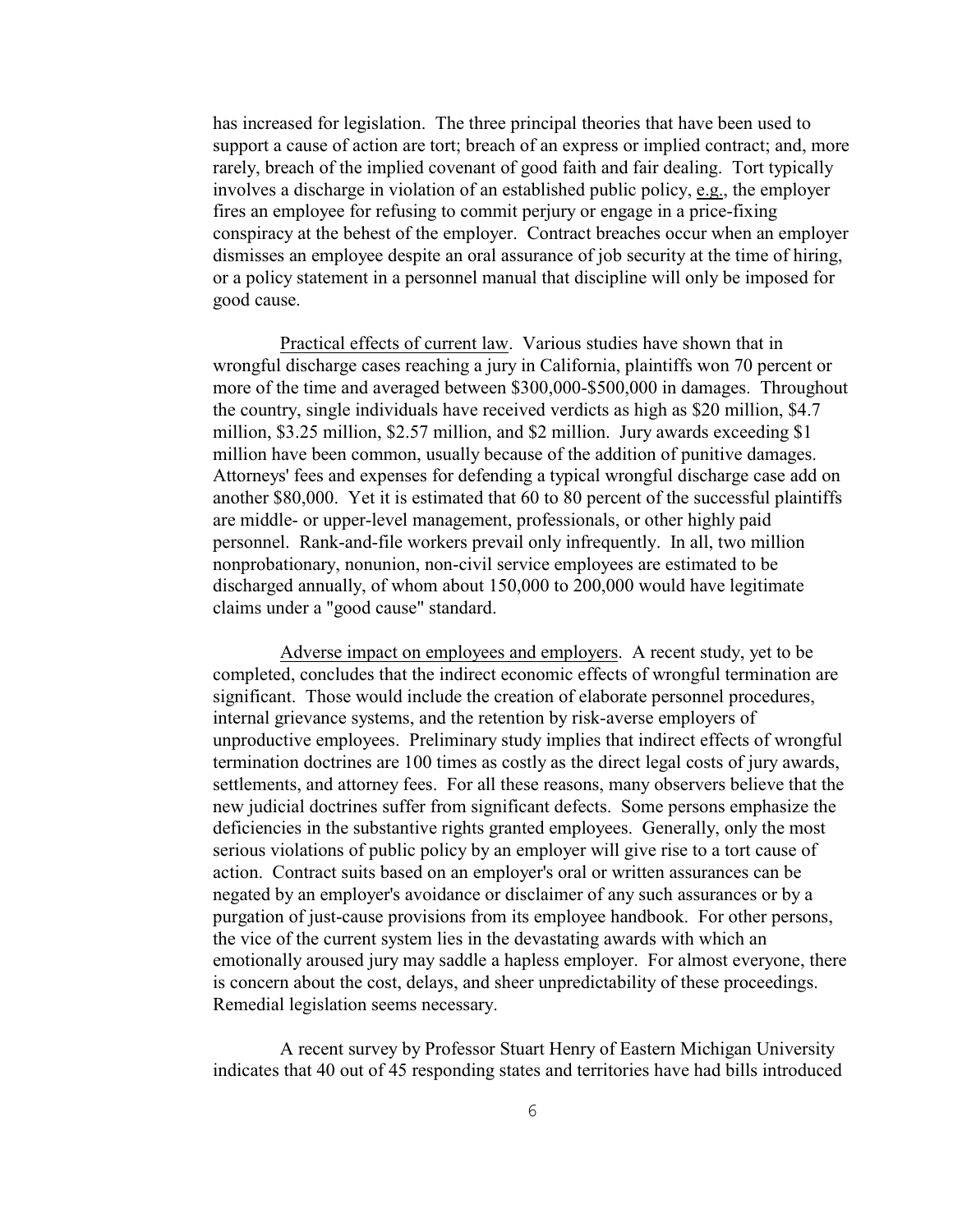in their legislatures in the past decade concerning "employment termination, at-will employment, or a related subject." The subject is plainly a matter of intense current interest.

Compromise philosophy and major changes in Model Act. The underlying theme or basic philosophy of the Model Act is one of compromise -- an equitable tradeoff of competing interests. Thus, covered employees are granted an expanded substantive right to "good cause" protections against discharge. This right cannot be waived except by an individually executed agreement guaranteeing the employee a minimum schedule of graduated severance payments, depending on length of service. At the same time, the range of available remedies is sharply limited to reinstatement, with or without backpay, and severance pay when reinstatement is unfeasible. Compensatory and punitive damages are eliminated. Because of this latter step, attorney's fees are allowed a prevailing plaintiff; otherwise, practically no rank-andfile worker could obtain legal representation except on a pro bono basis. The new statutory right of action also extinguishes a variety of subsidiary tort claims arising out of a termination that have been pursued in recent litigation. Finally, the preferred method of enforcement is the use of professional arbitrators, appointed by an appropriate state administrative agency, instead of courts and juries. This should provide much speedier, more informal, more expert, and less expensive proceedings.

Responses to Conference's three readings. The Conference adopted two "sense of the house" resolutions during the first reading of the proposed Act at the 1989 Annual Meeting. The first would retain all the common law rights in tort, contract, or otherwise, of those employed individuals who are not protected by the statutory "good cause" requirement, e.g., probationary employees, part-time employees, etc. The second would permit agreements between employers and employees to set performance standards, failure to meet which would be good cause for termination. The Model Act incorporates both those provisions. The elimination of the earlier, broader "preemption" provisions (which would have applied to all employed individuals, whether protected by statutory "good cause" or not) led to a reconsideration of the prior exclusion of "high-level, policy-making executives." Some management representatives objected strongly to the retention of common-law rights by this group. The Committee eliminated the exclusion of these executives from the protection of the Act; they are now covered like other employees.

During the second reading of the proposed Act at the 1990 Annual Meeting, the Drafting Committee agreed to place special emphasis on an employer's prerogative to exercise honest business judgment in making economic decisions affecting the size and composition of its work force. In the course of the final reading at the 1991 Annual Meeting, transitional provisions were adopted applicable to fixed-term agreements and to an employer's demand that employees sign a "waiver" agreement in return for severance pay upon termination. Employers and employees were also authorized to agree to alternative dispute-resolution procedures.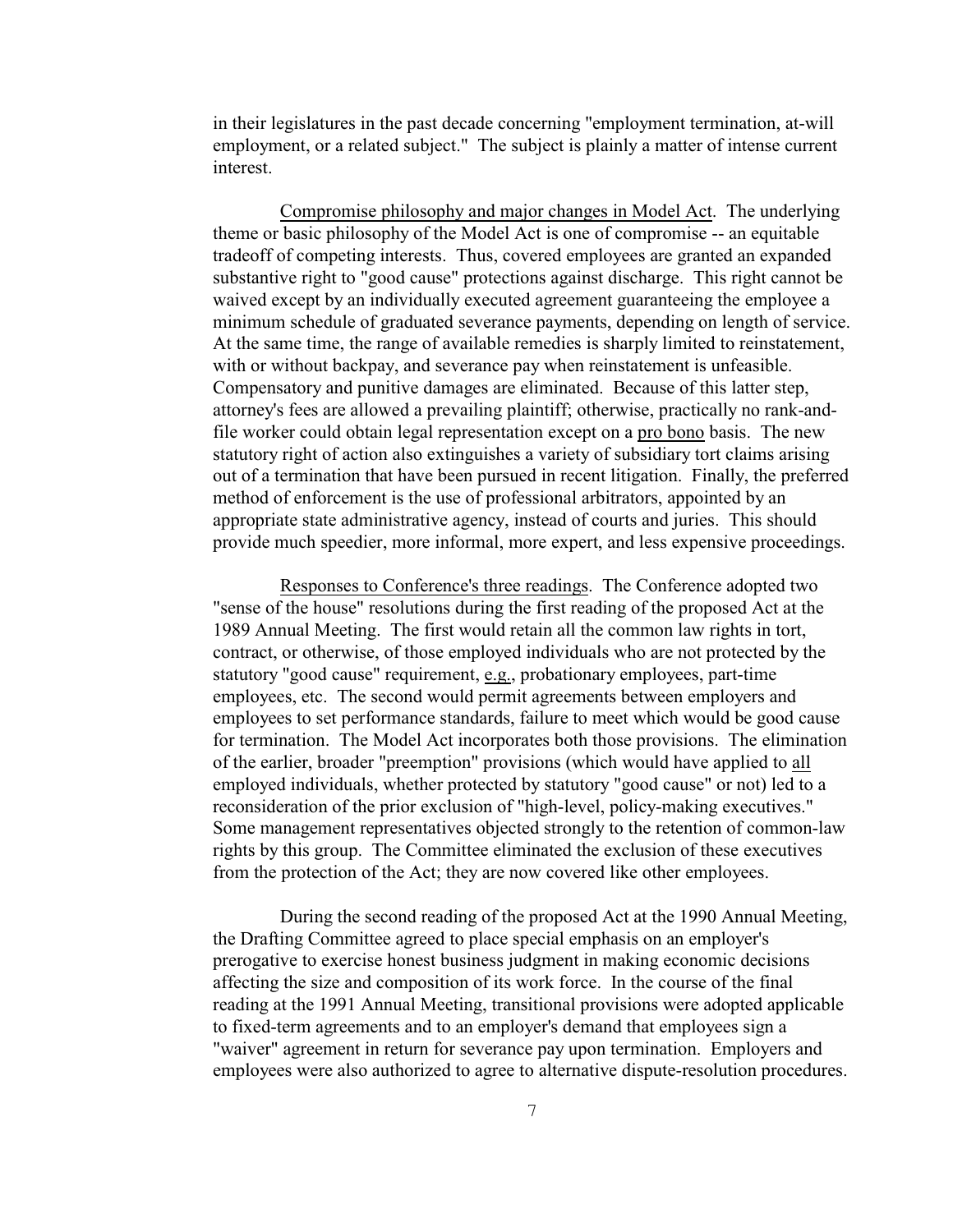Public policy; "good cause"; remedies; waivers. Numerous other changes were prompted by the discussions at the various meetings. Very importantly, an employer may contract with individual employees for a continuing "at-will" status, as long as it provides them with fixed minimum amounts of severance pay, graduated according to their length of service. In addition, the use of the distinction between "employee" and "employed individual" and between "employer" and "employing person" has largely been eliminated. This has been achieved by deleting the separate protection the early drafts afforded all "employed individuals," even if not "employees" covered generally by the Act, against terminations in violation of "public policy." Such protection for those persons will now have to depend on common law or other statutory developments. The "good cause" definition has been expanded to emphasize management's right to make legitimate business decisions and react to changing economic conditions. Double backpay and punitive damages have been eliminated for aggravated violations of the Act.

A major policy question has been handled by an optional provision placing the cost of operating the system entirely on the states, except for an initial filing fee in a modest amount to be set by each state. Although decisionmaking by professional arbitrators is the preferred method of enforcing the Act, an Appendix sets forth two alternatives. For states concerned about the possible extra expense of outside arbitrators, Alternative A provides for hearing officers who will be full-time civil service or other governmental personnel. For states concerned about possible constitutional problems concerning the right to jury trial, access to the courts, etc., Alternative B leaves enforcement in the hands of the civil courts. (Legal scholars believe that a properly drafted wrongful termination statute may provide for arbitration or other alternative dispute-resolution mechanisms without encountering serious constitutional obstacles in nearly any state. See, e.g., Perritt, "Constitutional, Political and Attitudinal Barriers to Reforming Wrongful Dismissal Law," in Proceedings of N.Y.U. 42d Annual National Conference on Labor 3-1, 3-28 - 3-33, 3-37 - 3-43 (1989); cf. Golann, "Making Alternative Dispute Resolution Mandatory: The Constitutional Issues," 68 Ore.L.Rev. 487, 504-05 (1989).)

Simplification. There is an emphasis on simplification and streamlining throughout the final version of the Act. That is especially true regarding procedure. Speed is also stressed. Resort to an employer's internal procedures is no longer required prior to an employee's filing of a complaint. Mediation is not mandatory. Many details about the arbitration process itself are now omitted, being left to coverage by the Uniform Arbitration Act or determination by the individual states.

Uniformity. The Drafting Committee, the Review Committee, and the Executive Committee recommended this Act be designated as a "Uniform Act." The Conference changed the designation to "Model Act," based on the following criteria set forth in the Conference's "Statement of Policy Establishing Criteria and Procedures for Designation and Consideration of Acts", adopted on August 2, 1988: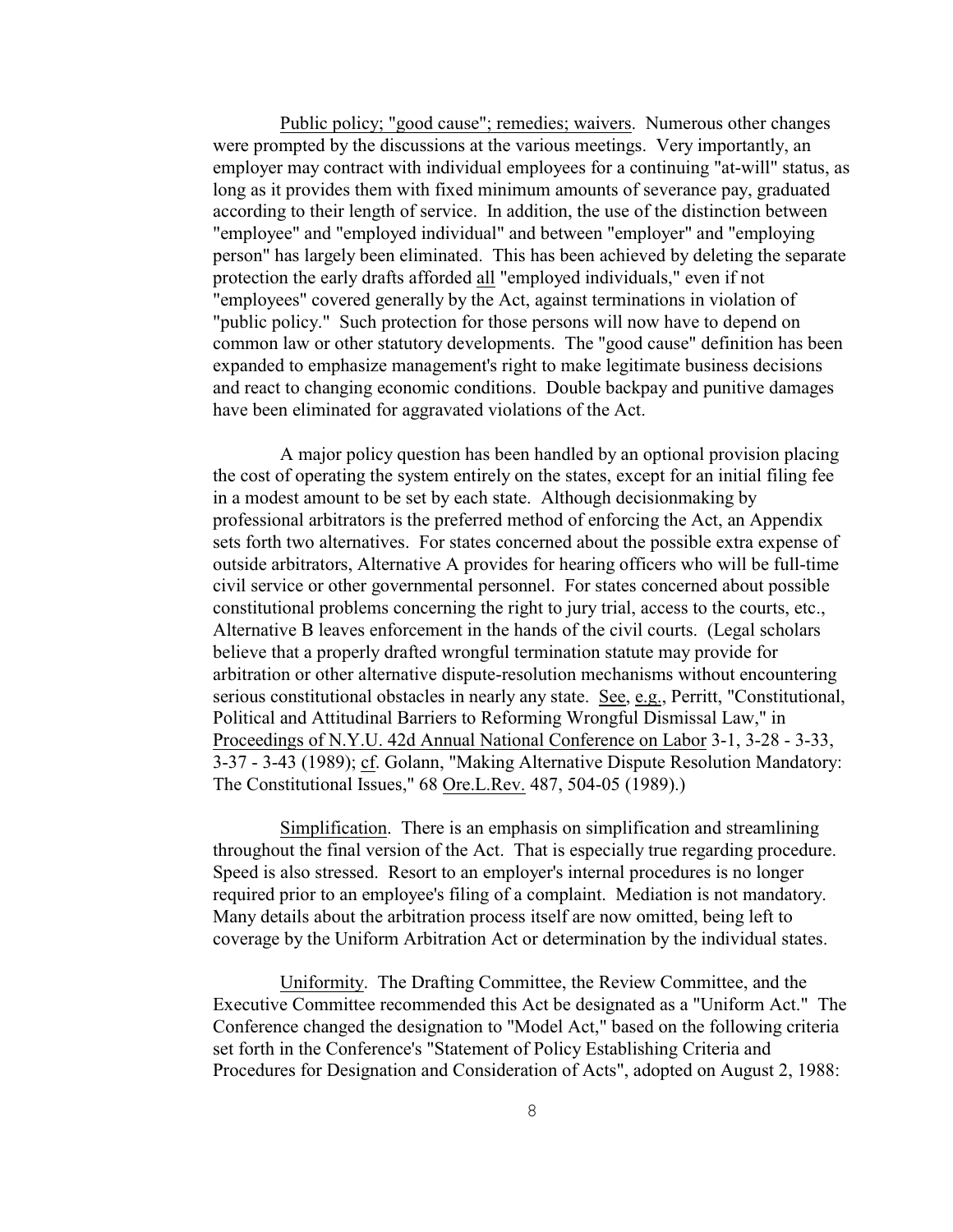"An act shall be designated a "Uniform Law Commissioners' Model" (or "ULC Model") Act if

(i) "uniformity" may be a desirable objective, although not a principal objective;

(ii) the act may promote uniformity and minimize diversity, even though a significant number of jurisdictions may not adopt the act in its entirety; or

(iii) the purposes of the act can be substantially achieved, even though it is not adopted in its entirety by every state."

The Act gives several alternatives to the states. There have been at least 14 states that have undertaken to draft and/or consider legislation in this area. It is predicted and anticipated that many more states will do so. The ULC Model Act should be proposed and supported to minimize diversity and improve the law. Hopefully, Commissioners and others from each state will endeavor to procure legislative consideration of this Model Act.

Although procedures for enforcement may vary somewhat from state to state, it is highly desirable to have uniformity or at least substantial consistency regarding employees' substantive rights and the remedies available for violations of those rights. Nationwide companies obviously benefit from being able to have standardized personnel policies. But even smaller firms frequently move their workers around the country. Both employers and employees should profit from knowing that their mutual rights and obligations will not turn on the relative accident of where a hiring or firing took place or a job was performed. Interstate competition for "favorable business climates" may also be reduced by establishing uniform standards for employment termination.

Nearly all the comprehensive bills introduced in recent years, including the closely examined bills drafted in California, Illinois, Michigan, and New York, speak in terms of prohibiting discharge except for "just cause." In using the phrase "good cause," the proposed Act intends no substantive difference. The purpose was merely to underscore that an employer's business needs or external economic conditions may be legitimate grounds for a termination, as well as the misconduct or incompetence of a particular employee. "Justice" in the moral sense may have nothing to do with it.

Finally, adoption of a "good cause" standard would not put this country at a disadvantage in global competition by imposing constraints not borne by firms overseas -- quite the contrary. The United States is the last major industrial democracy in the world that does not have generalized legal protections for its workers against arbitrary dismissal. All told, sixty countries currently provide these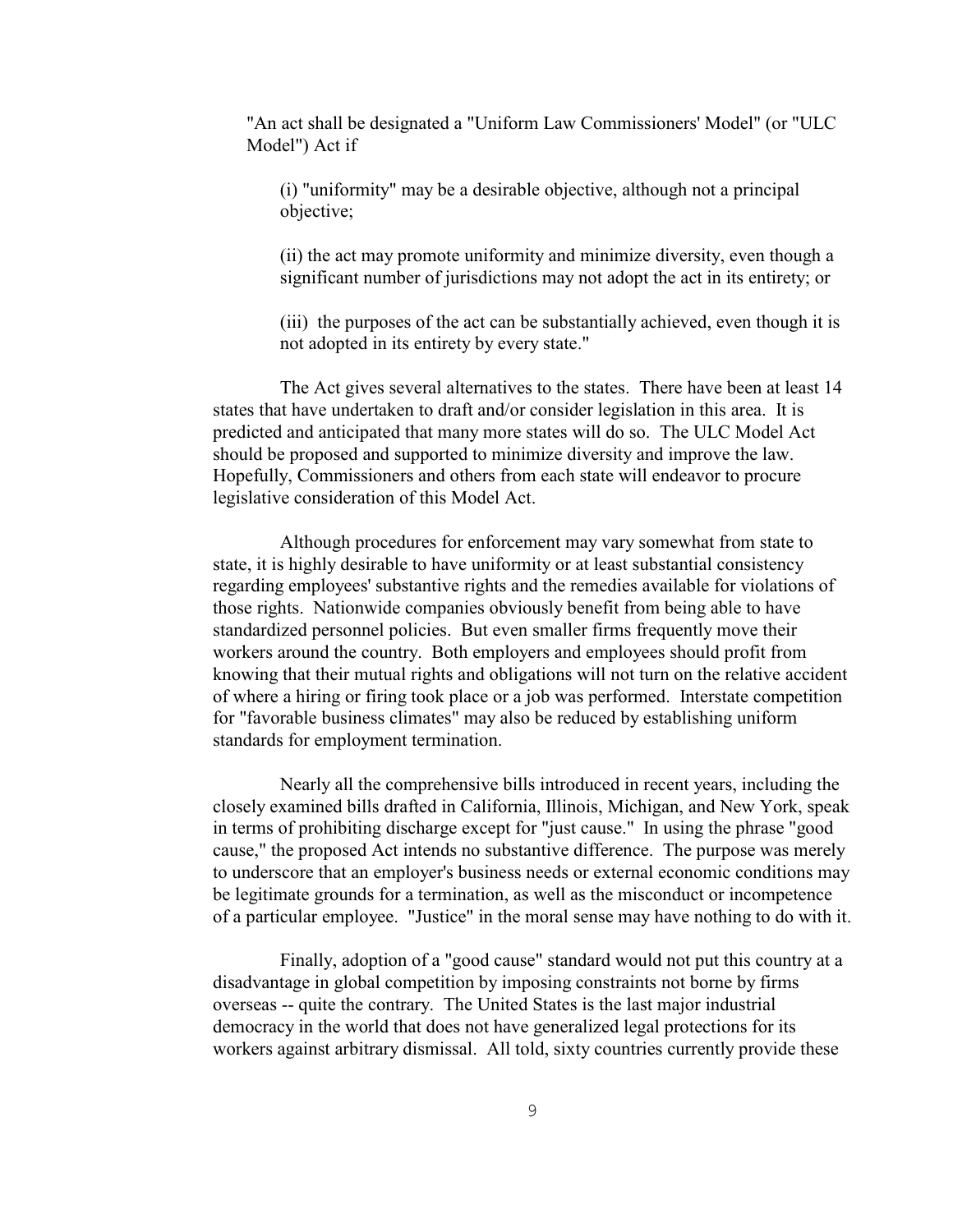guarantees, including the whole of the European Community, Scandinavia, Japan, Canada, and most of South America.

The changes reflected in this Act, when understood and carefully analyzed by all interested parties, will be found to be a fair and well-balanced solution that eliminates the uncertainty resulting from the continuing shifts in the legal environment. With the decline in the fraction of the work force that is unionized, there is an increased willingness on the part of the state judiciaries to adopt one or more of the wrongful termination doctrines, if the legislatures do not fill the void. There is increasing need for the legislatures to act in this area.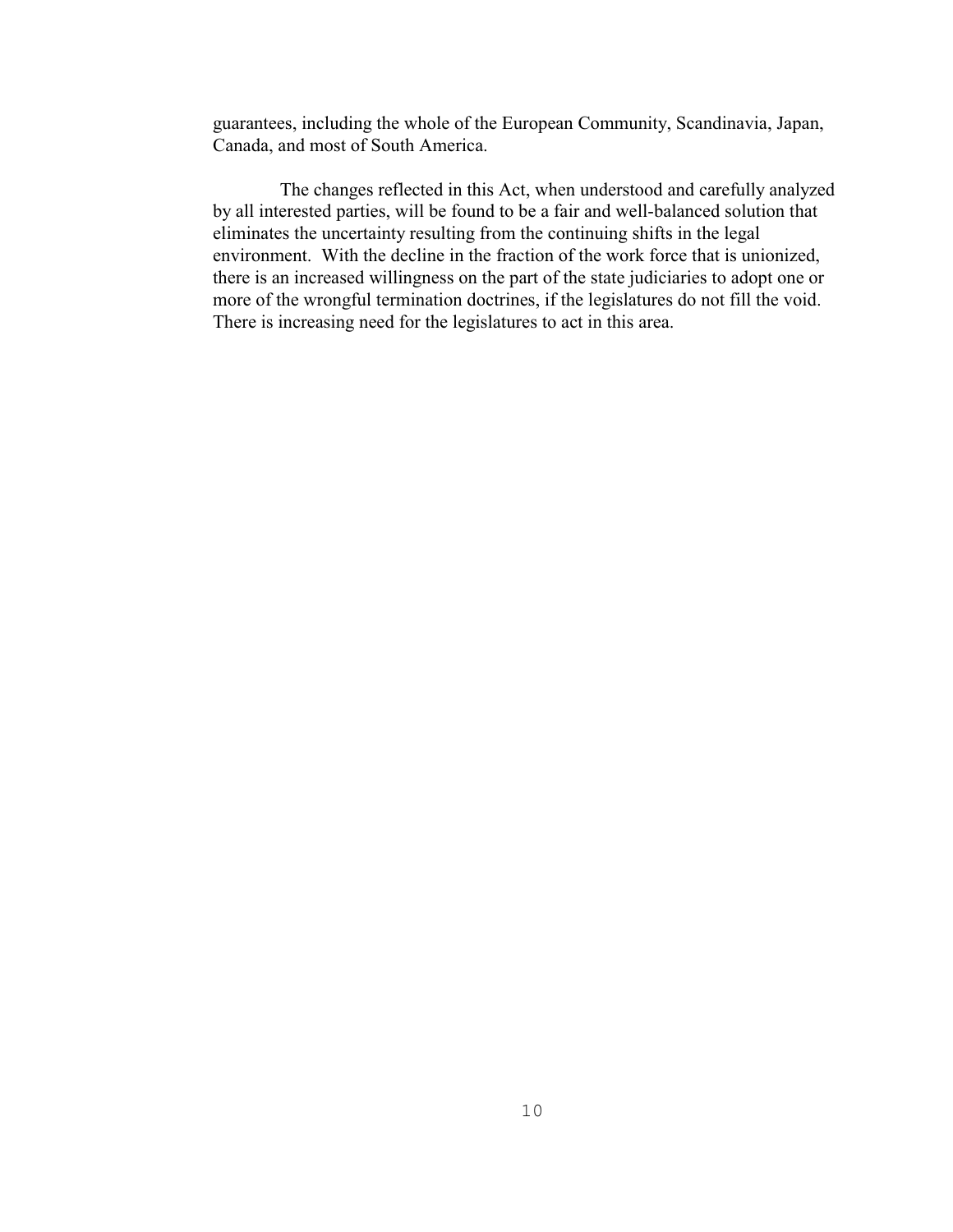#### MODEL EMPLOYMENT TERMINATION ACT

SECTION 1. DEFINITIONS. In this [Act]:

(1) "Employee" means an individual who works for hire, including an individual employed in a supervisory, managerial, or confidential position, but not an independent contractor.

(2) "Employer" means a person [, excluding this State, a political subdivision, a municipal corporation, or any other governmental subdivision, agency, or instrumentality,] that has employed [five] or more employees for each working day in each of 20 or more calendar weeks in the two-year period next preceding a termination or an employer's filing of a complaint pursuant to Section 5(c), excluding a parent, spouse, child, or other member of the employer's immediate family or of the immediate family of an individual having a controlling interest in the employer.

(3) "Fringe benefit" means vacation leave, sick leave, medical insurance plan, disability insurance plan, life insurance plan, pension benefit plan, or other benefit of economic value, to the extent the leave, plan, or benefit is paid for by the employer.

(4) "Good cause" means (i) a reasonable basis related to an individual employee for termination of the employee's employment in view of relevant factors and circumstances, which may include the employee's duties, responsibilities, conduct on the job or otherwise, job performance, and employment record, or (ii) the exercise of business judgment in good faith by the employer, including setting its

11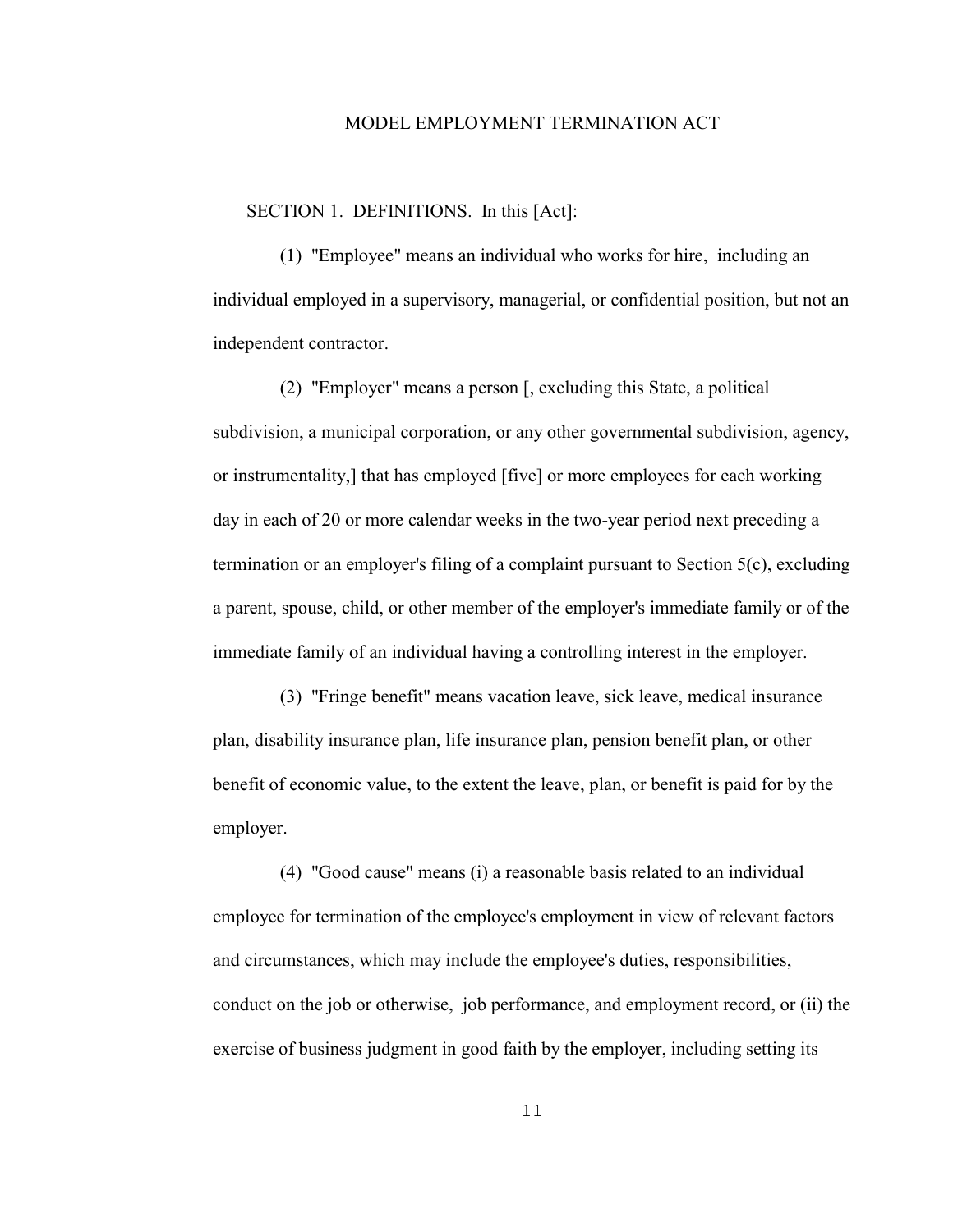economic or institutional goals and determining methods to achieve those goals, organizing or reorganizing operations, discontinuing, consolidating, or divesting operations or positions or parts of operations or positions, determining the size of its work force and the nature of the positions filled by its work force, and determining and changing standards of performance for positions.

(5) "Good faith" means honesty in fact.

(6) "Pay," as a noun, means hourly wages or periodic salary, including tips, regularly paid and nondiscretionary commissions and bonuses, and regularly paid overtime, but not fringe benefits.

(7) "Person" means an individual, corporation, business trust, estate, trust, partnership, association, joint venture, or any other legal or commercial entity [, excluding government or a governmental subdivision, agency, or instrumentality].

(8) "Termination" means:

(i) a dismissal, including that resulting from the elimination of a position, of an employee by an employer;

(ii) a layoff or suspension of an employee by an employer for more than two consecutive months; or

(iii) a quitting of employment or a retirement by an employee induced by an act or omission of the employer, after notice to the employer of the act or omission without appropriate relief by the employer, so intolerable that under the circumstances a reasonable individual would quit or retire.

# COMMENT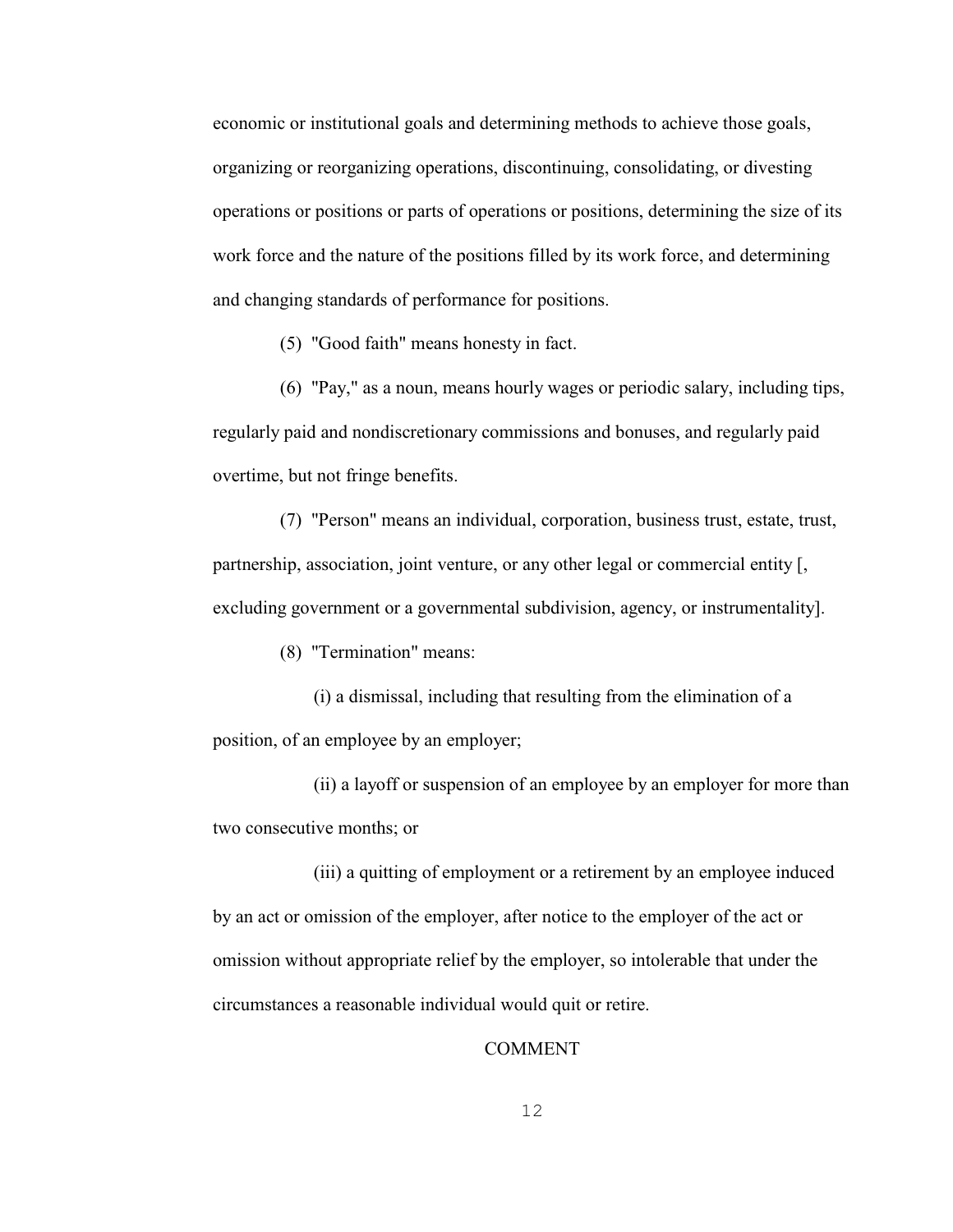Paragraph (2): The definition of "employer" is based in part on Title VII of the Civil Rights Act of 1964. Since the general view is that state law should apply more broadly than federal law, the suggested minimum number of employees is reduced from 15 to 5, and the 20 qualifying weeks may be spread over a period of 24 months. To enable an early and certain determination of the status of the employer in question, the count should be taken as of the date of the employee's discharge or of the employer's filing for a "declaratory" ruling. Thus, if an employee were terminated on May 31, 1995, the critical period for finding 20 qualifying weeks would run from June 1, 1993, to May 31, 1995. This avoids the problem of the federal approach as reflected in Slack v. Havens, 522 F.2d 1091 (9th Cir. 1975). In determining whether a person is an employer, employees of that person are counted even though they are not protected by the Act. The language concerning the exclusion of the employer's "immediate family" from the count (but not from the protections of the Act if otherwise covered) is drawn from the Fair Labor Standards Act.

Uniformity is less important with regard to public employees because they are not employees of multi-state employers. In addition, many public employees are members of a civil service system that offers protection against termination. Thus, their coverage is left to local option. A state legislature may wish to consider, however, whether it is sound policy to prescribe differential treatment for such institutions as public and private universities.

Paragraph (3): "Benefit of economic value" includes food, lodging, and tuition reimbursement.

Paragraph (4): Examples of "good cause" for a termination under subparagraph (i) include theft, assault, fighting on the job, destruction of property, use or possession of drugs or alcohol on the job, insubordination, excessive absenteeism or tardiness, incompetence, lack of productivity, and inadequate performance or neglect of duty. Off-duty conduct may be "good cause" if it is relevant to the employee's performance on the job, to the employer's business reputation, or to similar concerns.

In the determination of good cause, principles and considerations generally accepted in arbitration which are to be applied include such factors as the reasonableness of the company rule violated, the employee's knowledge or warning of the rule, the consistency of enforcement of the rule and the penalties assessed, the use of corrective or progressive discipline, the fullness and fairness of the investigation including the opportunity given the employee to present his or her views prior to dismissal, and the appropriateness of the penalty in light of the conduct involved and the employee's employment record. Consideration will also be given to the character of the employee's responsibilities, including the professional, scientific, or technical character of the work, the management level of the employee's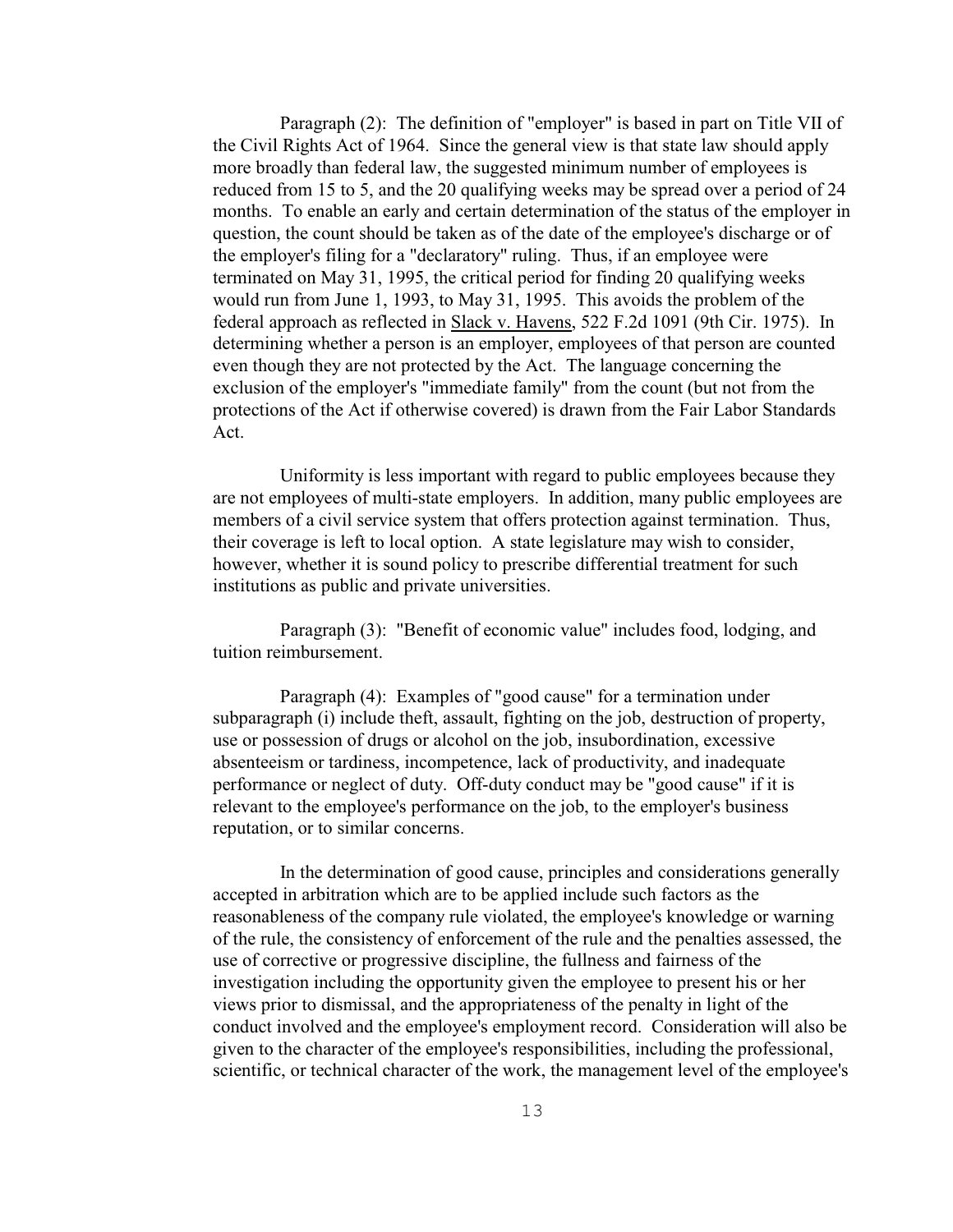position in the enterprise, and its importance to the success of the business. An employer's discrimination in violation of applicable federal, state, or local law, or an employer's violation of established public policy, is inconsistent with the requirement of good cause for termination. Similarly, "whistle-blowers" in various circumstances would be protected against retaliatory discharges.

Under subparagraph (ii), an employer's decision as to the economic goals and methodologies of the enterprise and the size and composition of the work force, as contrasted with decisions as to individual discipline or dismissal, is governed by honest business judgment. In no way is this Act to operate as a plant-closing law; an employer remains entirely free to shut down an operation on economic or institutional grounds. The use of the term "including" in subparagraph (ii) and the listing of illustrative managerial decisions are intended to invoke the principle of ejusdem generis in the interpretation of the subparagraph. Although an employer's cutback in the number of employees may be economically justified, an individual employee may still contest his or her selection for layoff on the grounds it was discriminatory under applicable federal, state, or local law, or a violation of established public policy. Examples of valid grounds for selecting a particular employee for layoff include seniority, performance on the job, attendance record, etc. A sham layoff cannot be used as a device to dismiss an employee as to whom there is not good cause for a termination, as it violates the requirement that business judgment be exercised in good faith.

"Standards of performance" for positions will necessarily depend on the nature of the particular position. In fields that are traditionally or inherently highly competitive, such as professional sports, the entertainment industry, most professions, teaching at a university, etc., a performance standard could be "the most proficient performer available for a particular position." An employer is entitled to change the performance standards of any or all of the positions in its operation, as long as those changes are clearly communicated to the employees affected.

With regard to subparagraphs (i) and (ii), allowance is made for the difficulty of evaluating objectively the performance of certain positions.

Paragraph (7): "Person" includes several entities, such as co-employers. Uniformity is less important with regard to public employers and employees for the reasons set forth in the Comments on paragraph (2). Thus, the inclusion of public entities as persons is left to state option.

Paragraph (8)(iii): An act or omission making employment intolerable may consist of several acts or omissions or a course of conduct by an employer. Subparagraph (iii) incorporates the doctrine commonly known as "constructive discharge." It could include a series of suspensions no one of which exceeds the two months necessary to constitute a termination under subparagraph (ii). A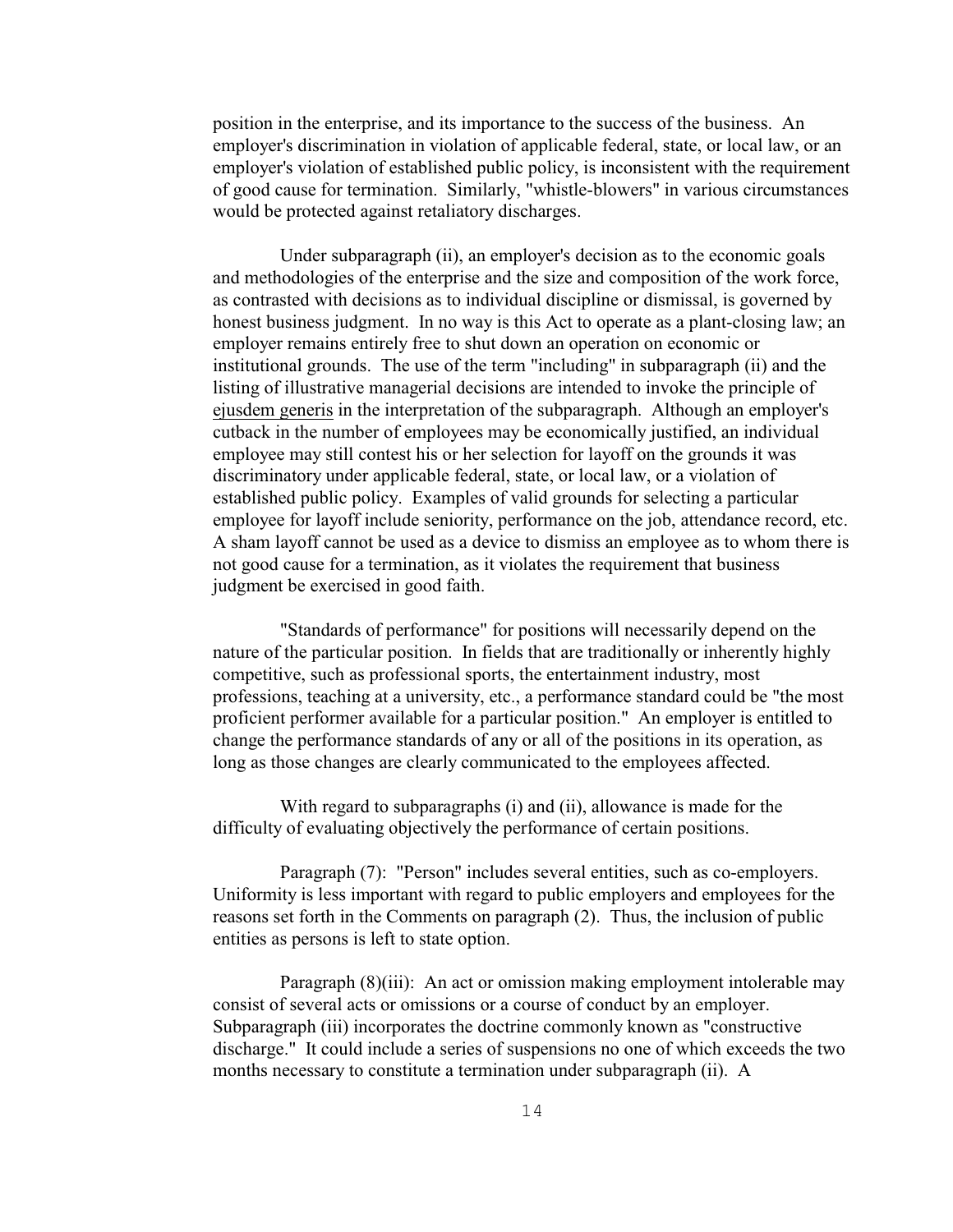"constructive discharge" in and of itself is not a violation of this Act. It is merely a termination, and, like other terminations, it becomes a violation only in the absence of good cause.

SECTION 2. SCOPE.

(a) This [Act] applies only to a termination that occurs after the effective date of this [Act].

(b) This [Act] does not apply to a termination at the expiration of an express oral or written agreement of employment for a specified duration, which was valid, subsisting, and in effect on the [effective] date of this [Act].

(c) Except as provided in subsection (e), this [Act] displaces and extinguishes all common-law rights and claims of a terminated employee against the employer, its officers, directors, and employees, which are based on the termination or on acts taken or statements made that are reasonably necessary to initiate or effect the termination if the employee's termination requires good cause under Section  $3(a)$ , is subject to an agreement for severance pay under Section 4(c), or is permitted by the expiration of an agreement for a specified duration under Section 4(d).

(d) An employee whose termination is not subject to Section 3(a) or 4(d) and who is not a party to an agreement under Section 4(c) retains all common-law rights and claims.

(e) This [Act] does not displace or extinguish rights or claims of a terminated employee against an employer arising under state or federal statutes or administrative rules or regulations having the force of law [or local ordinances valid under state law], a collective-bargaining agreement between an employer and a labor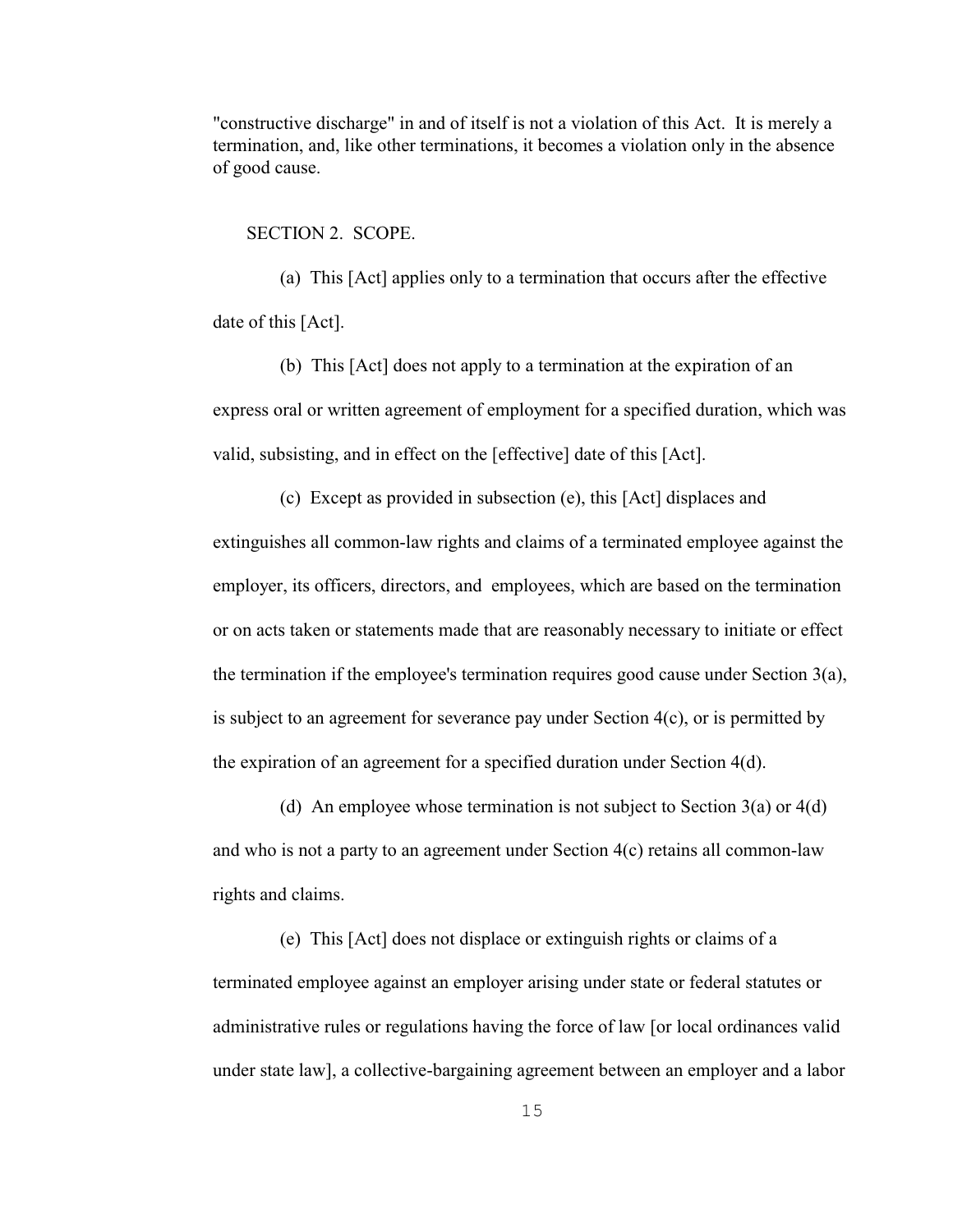organization, or an express oral or written agreement relating to employment which does not violate this [Act]. Those rights and claims may not be asserted under this [Act], except as otherwise provided in this [Act]. The existence or adjudication of those rights or claims does not limit the employee's rights or claims under this [Act], except as stated in Section 7(d).

## COMMENT

Subsection (b): The agreement of "specified duration" described here includes a fixed-term agreement of any length, measured in months, years, or some other time period, and is not limited to the type of specified-duration agreement authorized by Section 4(d). Specified-duration agreements permitted under this transitional provision cannot be renewed or extended except by an agreement meeting the requirements of Section 4(d). A state legislature may require that an agreement permitted under this subsection must be in effect on a date other than the effective date of the Act, e.g., on the day the bill was introduced in the legislature.

Subsection (c): In return for statutory protections, tort actions based on the termination of employment as such are abolished. These include defamation, intentional infliction of emotional distress, and the like. There may be independent tort actions for assault, malicious prosecution, false imprisonment, etc., if there are independent facts separate and apart from the termination itself to support such causes of action. The key to the abolition of a tort action is not the nature of the tort, however, but whether its basis is the termination itself or acts taken or statements made that are reasonably necessary to initiate or effect the termination. An employer's report of a termination or the grounds for it, e.g., to another prospective employer, will be governed by the doctrine of qualified privilege. This Act is not intended to expand, contract, or modify in any way a state's common law or statutory law of defamation. Contract actions based on terminations under implied-in-fact employment agreements are also abolished for employees protected by this Act.

Subsection (c) applies only to employee actions against an employer or its representatives, and does not affect employer actions against an employee, e.g., for disloyalty, breach of a covenant not to compete, theft or destruction of property, etc.

Subsections (d) and (e): Employees who get no new statutory protections retain all their common-law rights. At the same time, however, employees who do benefit from the statutory scheme, and thus lose certain common-law rights, retain rights granted them under statutory law, collective-bargaining agreements, and other express employment agreements.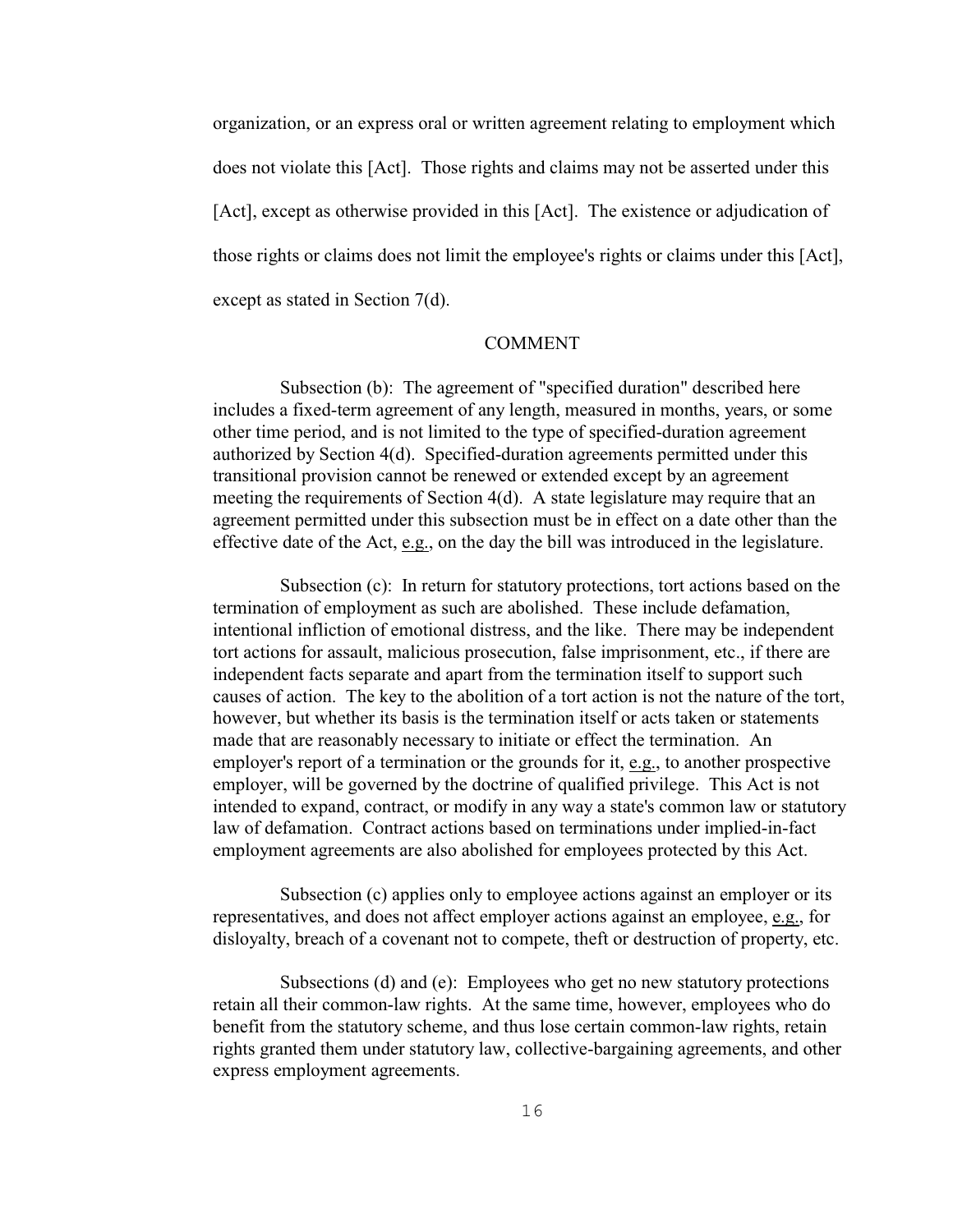State law, of course, cannot interfere with the rights of "interstate" employees covered by collective-bargaining agreements governed by federal law. Subsection (e) similarly preserves the rights of intrastate employees and public employees under union agreements. Subsection (e) also leaves intact existing law concerning the enforceability of express oral or written agreements having a specified duration -- determined either by a fixed time period or by a particular task, e.g., the term agreements of professional athletes and entertainers, business executives, etc. -- or agreements providing special benefits upon termination, such as "golden parachutes."

Individuals not otherwise protected by this Act, including employees with less than a year's seniority and part-time workers, may still be protected by express or implied-in-fact agreements of employment, whether written or oral. Furthermore, such "uncovered" individuals retain any other common-law rights to which they may be entitled. Finally, even "protected" employees retain common-law claims against third parties arising out of a termination.

Unionized employees and employees covered by collective-bargaining agreements subject to federal law are entitled to exercise rights under this Act to the extent permitted by the developing law of federal preemption. See, e.g., Lingle v. Norge Div. of Magic Chef, Inc., 486 U.S. 399 (1988). Unionized employees subject to state law are entitled to exercise rights under this Act to the extent not foreclosed by this or other state statutes. Arbitrators and courts will have to answer the necessary jurisdictional questions on a case-by-case basis.

There is no displacement or extinguishment of rights or claims under state statutes or administrative regulations, such as those relating to "whistle-blowing," workers' compensation, and occupational safety and health. Furthermore, by statutory enactment any state may provide separate, independent remedies for certain classes of terminated employees -- for example, whistle-blowers and the victims of egregious violations of public policy -- which are broader and more extensive than those prescribed by this Act. It is only common-law rights and claims that this Act displaces. Rights that are preserved from displacement or extinguishment may, at the option of a state, include rights under municipal ordinances that are valid under state law.

Subsection (e): The common-law remedies available to a terminated employee under an agreement include not only any remedies expressly provided by the agreement but also whatever legal or equitable remedies a court would customarily provide for breach of such an agreement.

## SECTION 3. PROHIBITED TERMINATIONS.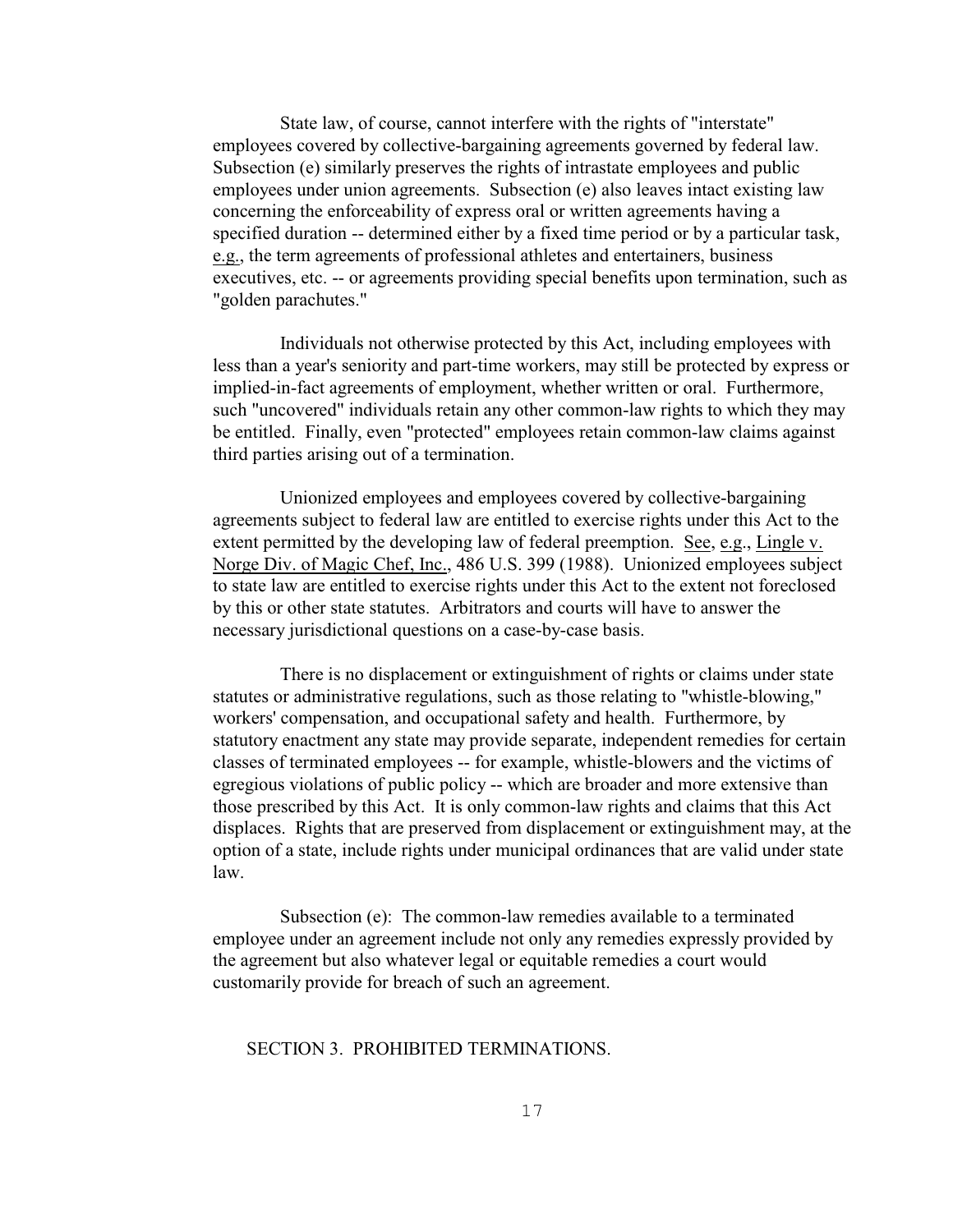(a) Unless otherwise provided in an agreement for severance pay under Section 4(c) or for a specified duration under Section 4(d), an employer may not terminate the employment of an employee without good cause.

(b) Subsection (a) applies only to an employee who has been employed by the same employer for a total period of one year or more and has worked for the employer for at least 520 hours during the 26 weeks next preceding the termination. A layoff or other break in service is not counted in determining whether an employee's period of employment totals one year, but the employee is considered to be employed during paid vacations and other authorized leaves. If an employee is rehired after a break in service exceeding one year, not counting absences due to labor disputes or authorized leaves, the employee is considered to be newly hired. The 26-week period for purposes of this subsection does not include any week during which the employee was absent because of layoffs of one year or less, paid vacations, authorized leaves, or labor disputes.

# COMMENT

Subsection (a): Terminations because of race, sex, religion, or other grounds prohibited by applicable state or federal law are not terminations for "good cause" within the meaning of this Act. Findings and conclusions regarding "good cause" and "public policy" in proceedings under antidiscrimination or similar laws in other forums are entitled to appropriate weight in proceedings under this Act, in accordance with traditional common-law doctrines concerning res judicata, collateral estoppel, and the preclusion of facts, issues, and judgment. See Sections 2(e) and 7(d). A finding in another tribunal that an employer did not practice race or sex discrimination does not, however, preclude a charge that a termination of an employee by the employer was, nonetheless, a termination without good cause under this Act. That an employer has not discriminated does not necessarily mean that it had justifiable grounds for the discharge.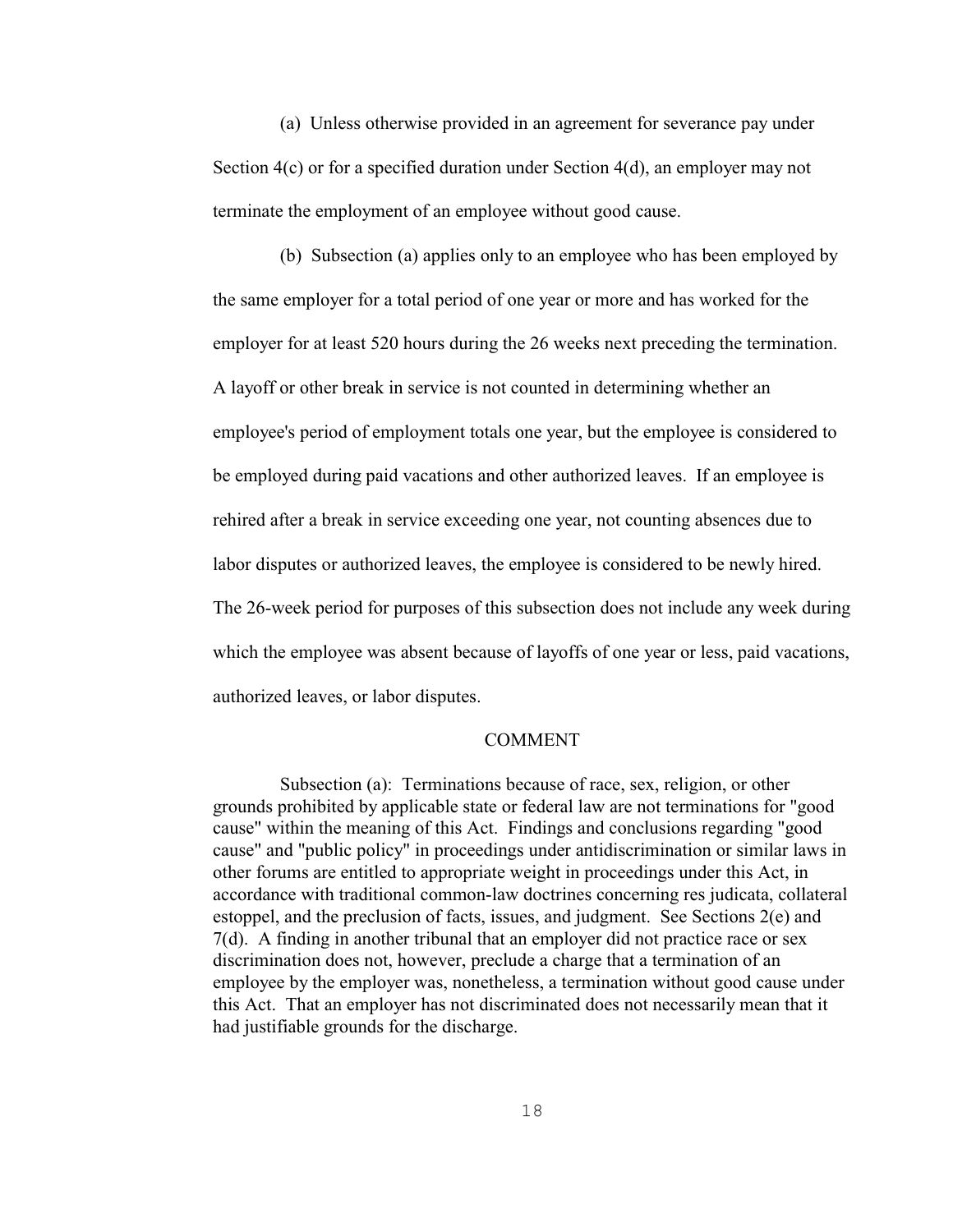Subsection (b): The Act provides a one-year probationary period before there is a requirement of "good cause" for discharge. Temporary breaks in service (one year or less) do not necessarily destroy the status of a nonprobationary employee and, thus, seasonal workers may be covered. But, in all cases, an average of 20 hours or more per week must be worked during the 26 weeks preceding termination for good cause protections to apply. To that extent, part-time employees are not covered.

A "break in service" includes any time not actually spent on the job except periods, like vacations or sick leaves or "personal days," when an employee is entitled to be away from the job on the basis of the employer's contract, policy, or special permission. Such a break in service or a layoff interrupts the accrual of credit toward meeting the one-year requirement. Thus, seasonal workers would ordinarily need more than one twelve-month calendar period to qualify.

An individual's periods of employment with two separate legal entities may be "tacked" or combined to meet the one-year probationary requirement if both legal entities meet the definition of "employer" (e.g., employing five or more employees) and if the predecessor and the successor are deemed the "same person" because the successor is an "alter ego" of the predecessor, has assumed the legal obligations of the predecessor, etc.

#### SECTION 4. AGREEMENTS BETWEEN EMPLOYER AND EMPLOYEE.

(a) A right of an employee under this [Act] may not be waived by

agreement except as provided in this section.

(b) By express written agreement, an employer and an employee may

provide that the employee's failure to meet specified business-related standards of performance or the employee's commission or omission of specified business-related acts will constitute good cause for termination in proceedings under this [Act]. Those standards or prohibitions are effective only if they have been consistently enforced and they have not been applied to a particular employee in a disparate manner without justification. If the agreement authorizes changes by the employer in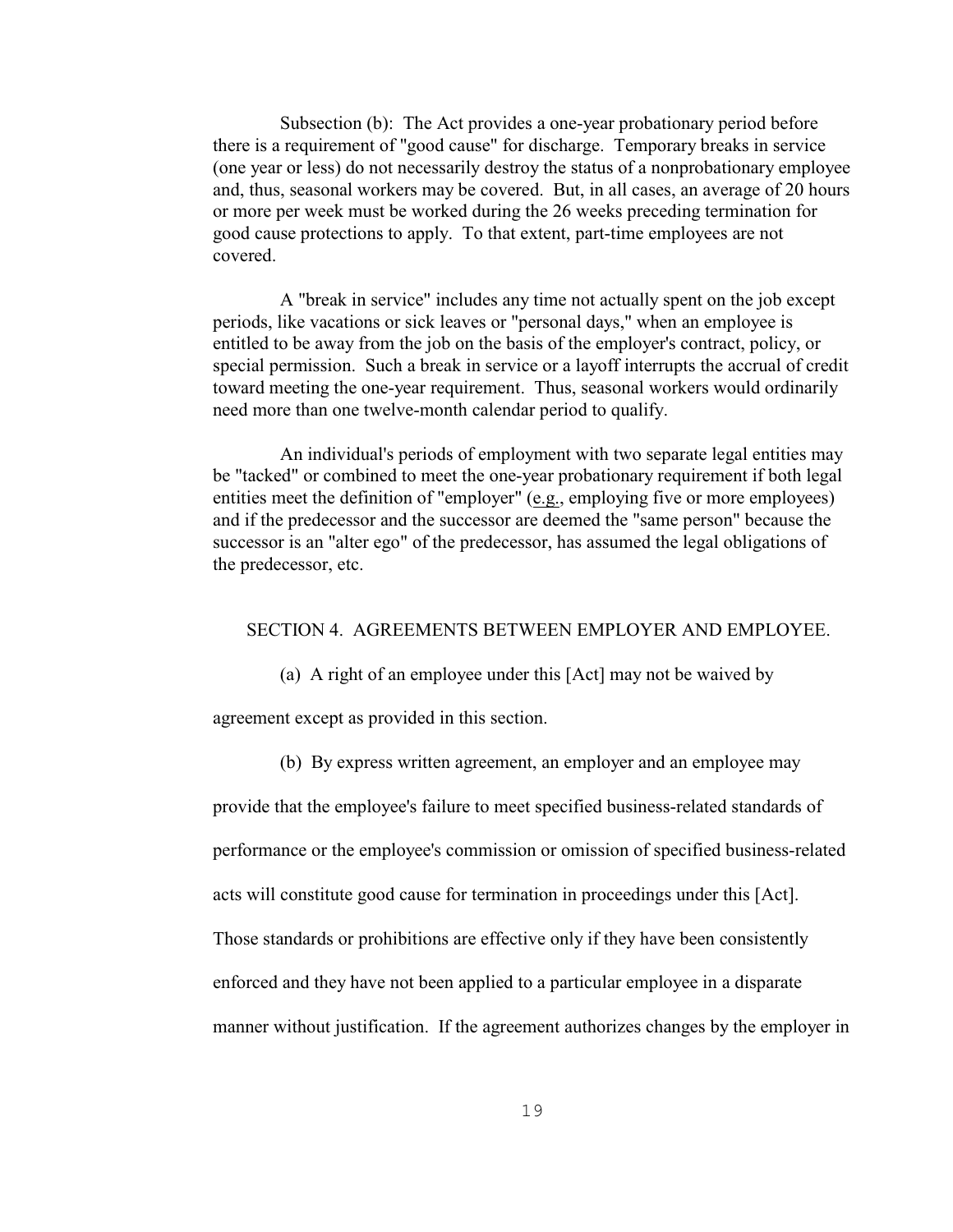the standards or prohibitions, the changes must be clearly communicated to the employee.

(c) By express written agreement, an employer and an employee may mutually waive the requirement of good cause for termination, if the employer agrees that upon the termination of the employee for any reason other than willful misconduct of the employee, the employer will provide severance pay in an amount equal to at least one month's pay for each period of employment totaling one year, up to a maximum total payment equal to 30 months' pay at the employee's rate of pay in effect immediately before the termination. The employer shall make the payment in a lump sum or in a series of monthly installments, none of which may be less than one month's pay plus interest on the principal balance. The lump-sum payment must be made or payment of the monthly installments must begin within 30 days after the employee's termination. An agreement under this subsection constitutes a waiver by the employer and the employee of the right to civil trial, including jury trial, concerning disputes over the nature of the termination and the employee's entitlement to severance pay, and constitutes a stipulation by the parties that those disputes will be subject to the procedures and remedies of this [Act].

(d) The requirement of good cause for termination does not apply to the termination of an employee at the expiration of an express oral or written agreement of employment for a specified duration related to the completion of a specified task, project, undertaking, or assignment. If the employment continues after the expiration of the agreement, Section 3 applies to its termination unless the parties enter into a

20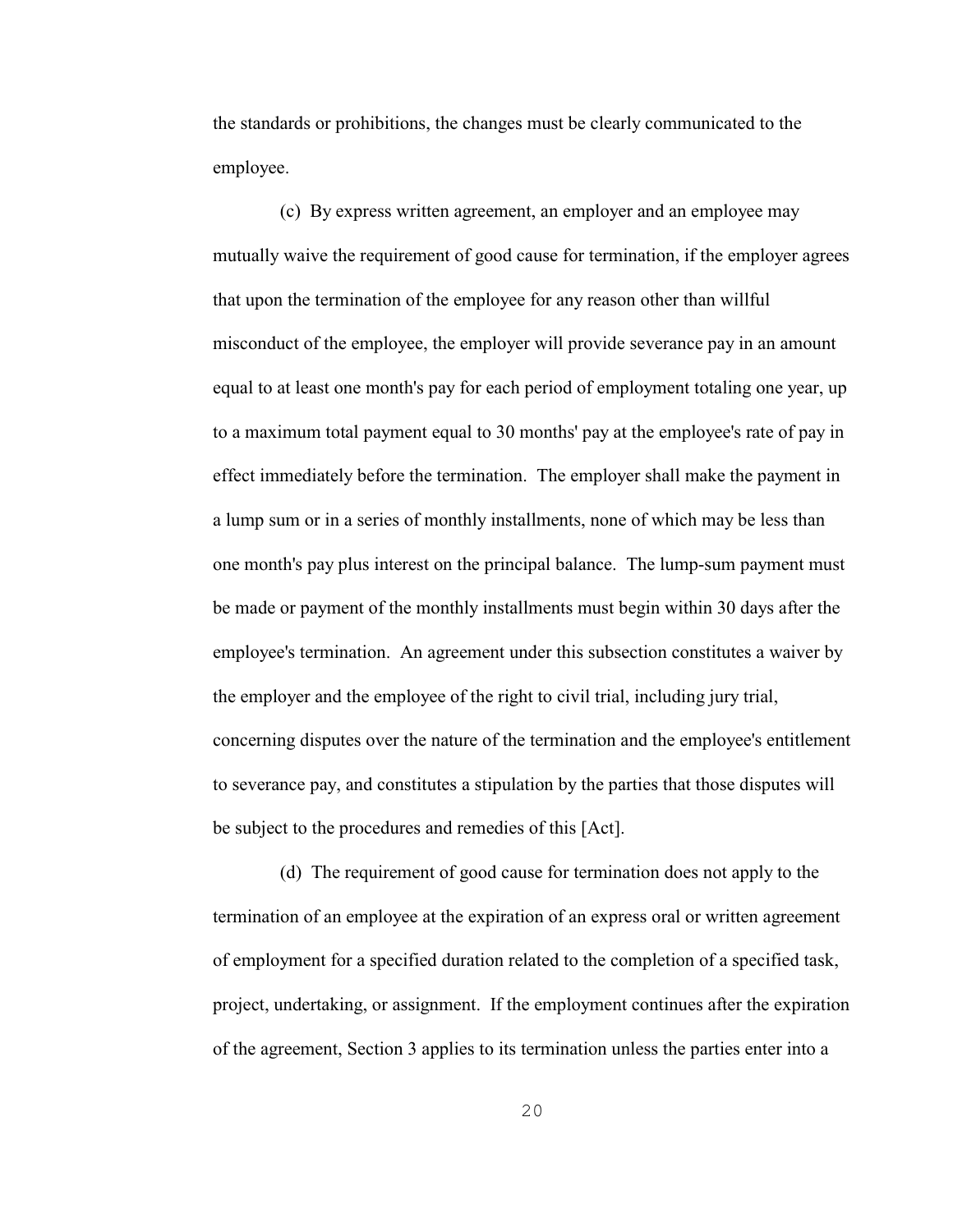new express oral or written agreement under this subsection. The period of employment under an agreement described in this subsection counts toward the minimum periods of employment required by Section 3(b).

(e) An employer may provide substantive and procedural rights in addition to those provided by this [Act], either to one or more specific employees by express oral or written agreement, or to employees generally by a written personnel policy or statement, and may provide that those rights are enforceable under the procedures of this [Act].

(f) An employing person and an employee not otherwise subject to this [Act] may become subject to its provisions to the extent provided by express written agreement, in which case the employing person is deemed to be an employer.

(g) An agreement between an employer and an employee subject to this [Act] imposes a duty of good faith in its formation, performance, and enforcement.

(h) By express written agreement, an employer and an employee may settle at any time a claim arising under this [Act].

(i) By express written agreement before or after a dispute or claim arises under this [Act], an employer and an employee may agree to private arbitration or other alternative dispute-resolution procedure for resolving the dispute or claim.

(j) By express written agreement after a dispute or claim arises under this [Act], an employer and an employee may agree to judicial resolution of the dispute or claim.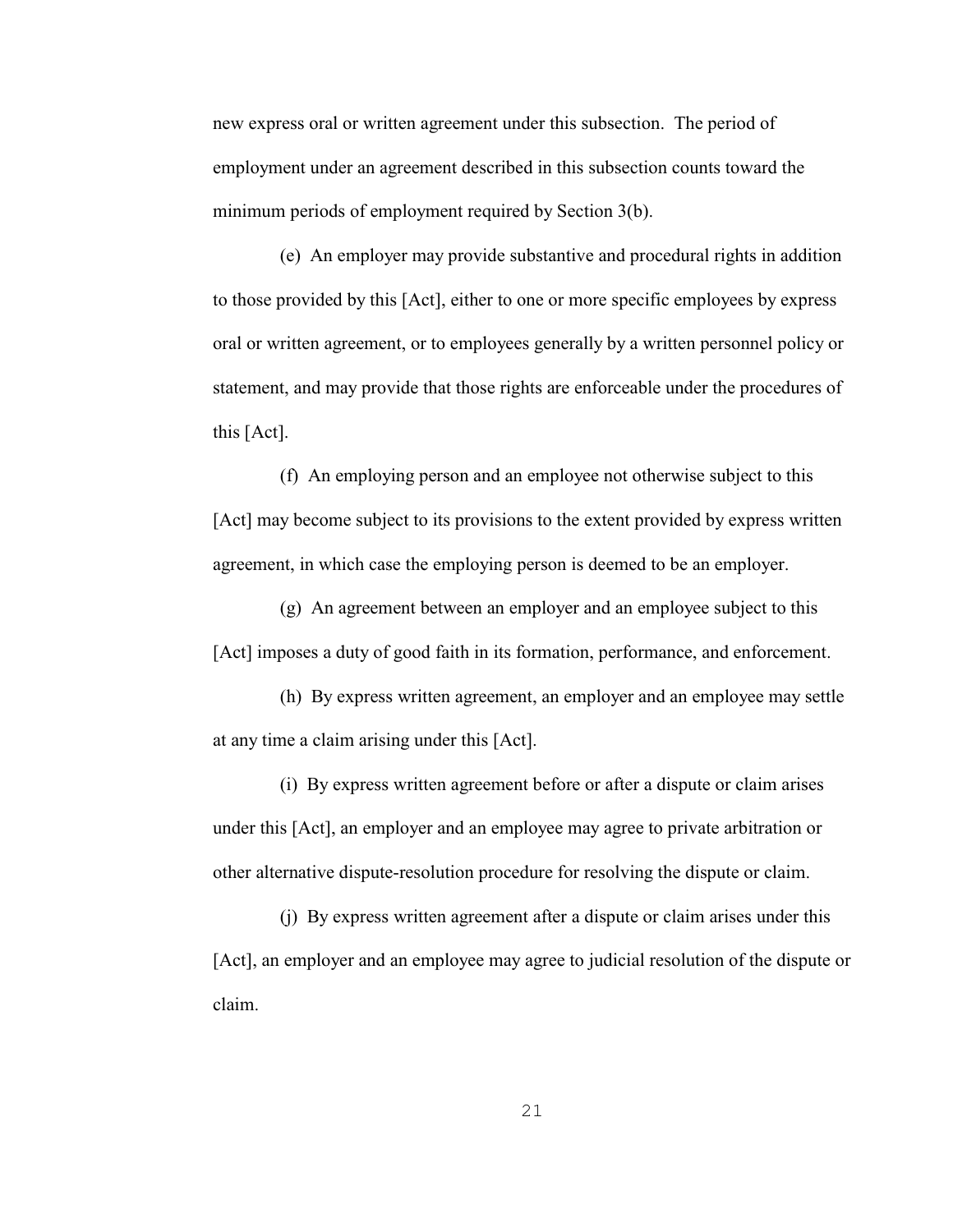(k) The substantive provisions of this [Act] apply under an agreement

authorized by subsections (i) and (j).

#### COMMENT

Section 4 lists ways in which employers and employees may impose significant qualifications on the statutory rights otherwise accorded employees. Subject generally to the requirement of good faith, employers and employees may agree in advance on what will constitute "good cause" for termination, or even dispense with the requirement of good cause altogether as long as a minimum schedule of graduated severance payments is provided. By express agreement, employers may also provide additional substantive and procedural rights for employees. Finally, individuals not covered by the statutory good-cause protections because they are part-time workers, probationers, etc., may "opt in" to the Act with the agreement of their employer. They would, of course, then lose the common-law rights displaced by Section 2(c).

Agreements defining performance standards or specifying conduct that constitutes good cause for termination pursuant to Section 4(b) and agreements for severance pay under Section 4(c), if valid, will be enforced in proceedings under this Act. But employment agreements of a specified duration (Section 4(d)) and other contractual claims preserved under Section 2(e) will be enforceable through the usual processes of law in the courts (or through private arbitration, if so provided) unless the parties expressly agree to use the procedures and remedies provided by this Act.

It is the intent of Section 4 not to allow so-called "contracts of adhesion" to be used to waive or otherwise circumvent employees' rights under the Act.

Section 4 does not affect an employer's right to enter into and enforce covenants not to compete and similar agreements with its employees.

Subsection (b): Great flexibility is accorded employers and employees in agreeing upon performance standards for particular positions, so long as there is no duress or overreaching by either party. If valid, an express written agreement may in effect define what constitutes "good cause" for a termination, a determination that would otherwise have to be made by the arbitrator in the case of an individual employee's dismissal.

Subsection (c): An employer may secure the power to dismiss an employee for any reason at any time, thus making the employment "at will," if the employer gets the employee's agreement in an express writing that provides for a specified minimum graduated severance payment in the event of a termination on any grounds other than the employee's willful misconduct. As a practical matter, the use of such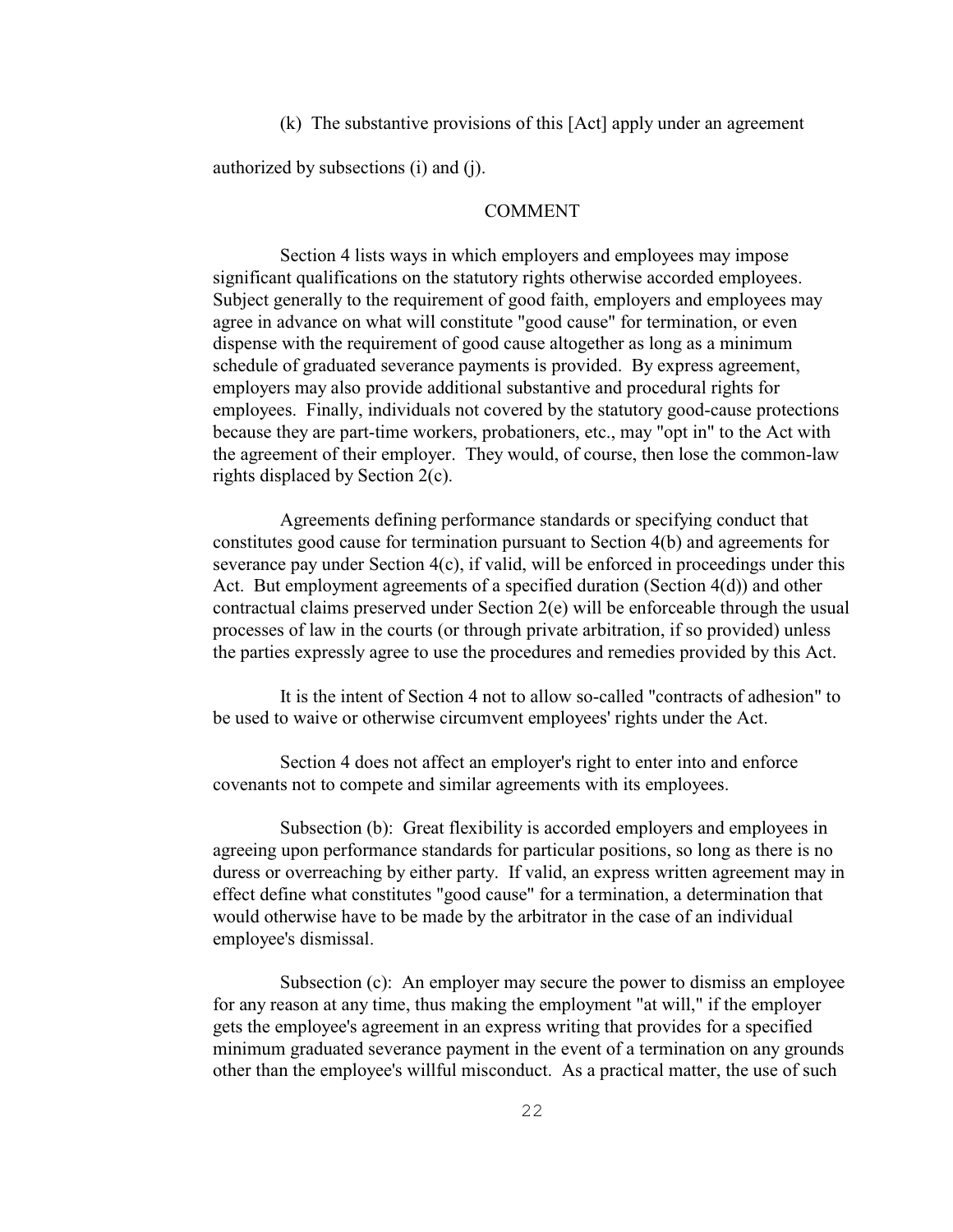"waiver" agreements is likely to be confined generally to management personnel, key professionals, and other persons not subject to periodic layoff. Otherwise, an employer would be taking the risk that a worker who was laid off for more than two months would opt to treat the layoff as a "termination" under Section 1(8)(ii), thus entitling the employee to severance pay under the Section 4(c) agreement. Of course, such an employee would then forfeit any recall rights with the employer.

Subsection (d): When an employee has been employed only for the completion of a specified task, project, undertaking, or assignment, pursuant to an express oral or written agreement to that effect, a termination upon the expiration of the task, project, etc., does not violate the Act. For example, a skilled craftsperson may be hired to help install the plumbing in a new office building or a university professor may be invited to visit at another school and offer a certain set of courses. Even though each assignment takes over a year of full-time work, neither employee has a claim to continued employment upon the completion of the respective undertakings. Similarly, seasonal employees, even if covered under the Act, would ordinarily be considered as hired for a task or project of specified duration and may lawfully be terminated upon its completion. Such employees, however, are not treated differently from other employees with respect to other sorts of terminations; such employees, if they meet the requirements of Section 3(b), may file complaints under the Act to vindicate their "good cause" rights under Section 3(a) in the event of any other terminations. Like other employees under the Act, such employees also retain, pursuant to Section 2(c) and (d), their full common-law rights until the period of their employment qualifies them for protection under Section 3(a). The execution and application of agreements having a specified duration are subject to the usual principles concerning duress, contracts of adhesion, and the like.

Subsections (h), (i), and (j): Through an express writing parties may either settle substantive claims arising under this Act or agree to resolve them by alternative procedures outside the Act, including court actions. To avoid any pressure on an incumbent employee to agree in advance to what might possibly be costly, complex, and long-delayed judicial proceedings, a resort to the courts may be agreed upon only after a claim has arisen, i.e., ordinarily after a termination has occurred and the employee has little or nothing to lose by insisting on the right to statutory arbitration. As a matter of basic fairness, no system of private arbitration or other alternative dispute-resolution procedure should be allowed to supersede an employee's rights to the procedures provided by this Act unless it meets the minimum standards of due process. This would ordinarily mean that, at the time of the termination or the proposed termination, the private process must ensure that the employee (1) is furnished written specific charges or reasons for the termination, (2) is given a reasonable time to prepare a defense, and (3) is afforded a full and fair hearing before an impartial decision maker. See, e.g., 29 U.S.C. § 411(a)(5), which prescribes such safeguards for union members against improper disciplinary action by their organizations.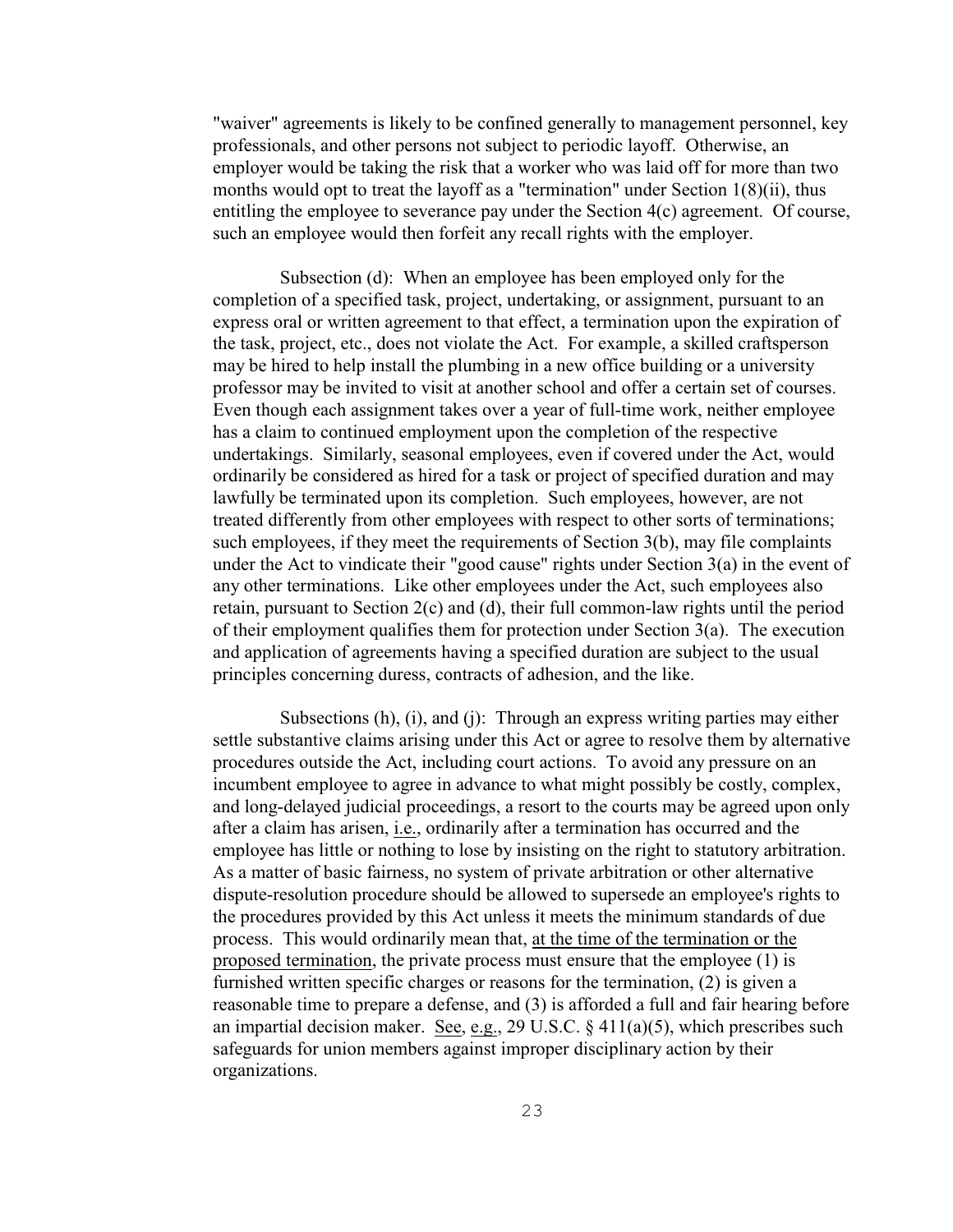As amended in 1994.

#### SECTION 5. PROCEDURE AND LIMITATIONS.

(a) An employee whose employment is terminated may file a complaint and demand for arbitration under this [Act] with the [Commission; Department; Service] not later than 180 days after the effective date of the termination, the date of the breach of an agreement for severance pay under Section 4(c), or the date the employee learns or should have learned of the facts forming the basis of the claim, whichever is latest. The time for filing is suspended while the employee is pursuing the employer's internal remedies and has not been notified in writing by the employer that the internal procedures have been concluded. Resort to an employer's internal procedures is not a condition for filing a complaint under this [Act].

(b) Except when an employee quits, an employer, within 10 business days after a termination, shall mail or deliver to the terminated employee a written statement of the reasons for the termination and a copy of this [Act] or a summary approved by the [Commission; Department; Service].

(c) An employer may file a complaint and demand for arbitration under this [Act] with the [Commission; Department; Service] to determine whether there is good cause for the termination of a named employee. At least 15 business days before filing, the employer shall mail or deliver to the employee a written statement of the employer's intention to file and the factors alleged to constitute good cause for a termination.

24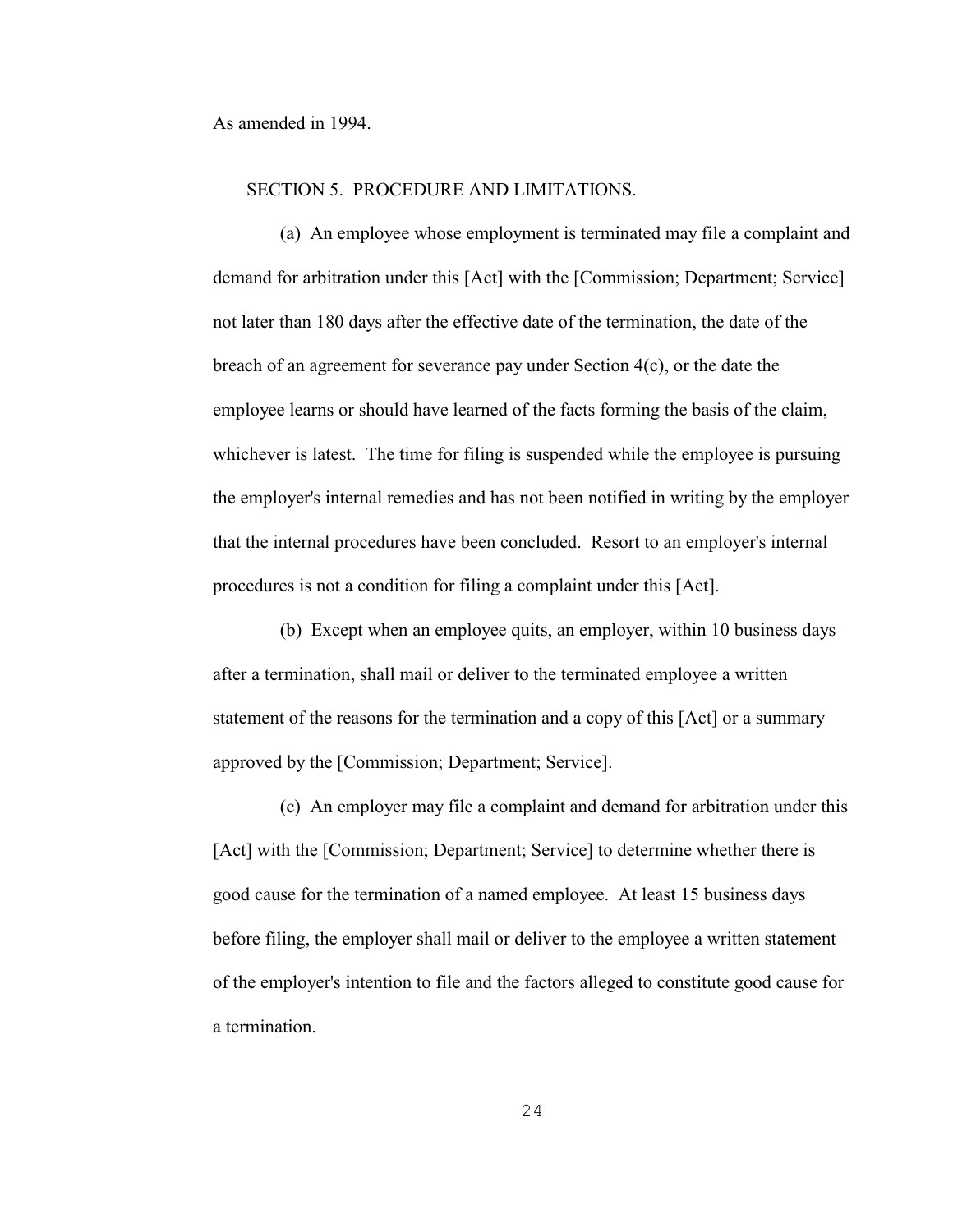(d) The [Commission; Department; Service] shall promptly mail or deliver to the respondent a copy of the complaint and demand for arbitration. Within 21 days after receipt of a complaint, the respondent must file an answer with the [Commission; Department; Service] and mail a copy of the answer to the complainant. The answer of a respondent employer must include a copy of the statement of the reasons for the termination furnished the employee.

[(e) When a complaint is filed, a complainant employee or employer shall pay a filing fee to the [Commission; Department; Service] in [the amount of \$\_\_\_\_\_\_] [an amount not exceeding the maximum filing fee for a civil action in the courts of general jurisdiction of this State]. The [Commission; Department; Service] may waive or defer payment of the filing fee upon a showing of the complainant employee's indigency.]

# COMMENT

Subsection (a): No time limit is imposed on the pursuit of an employer's grievance procedures or other internal remedies because the employer can usually terminate them at any time and because the employee can always desist from pursuing them further.

Subsection (e): As a matter of principle, the preferred method for financing the enforcement of a public right like the right not to be discharged without good cause is through the public treasury. Nonetheless, in times of financial stringency, some states may feel it necessary to seek alternative funding rather than assume the full cost of a new administrative procedure. A substantial part of the cost could be placed on the parties themselves, perhaps with a cap in the case of the employee in an amount equal to one or two weeks' pre-termination pay. Or else a state could impose a special "employment termination tax" on businesses covered by the Act, with the use of an experience rating akin to that applied to unemployment insurance.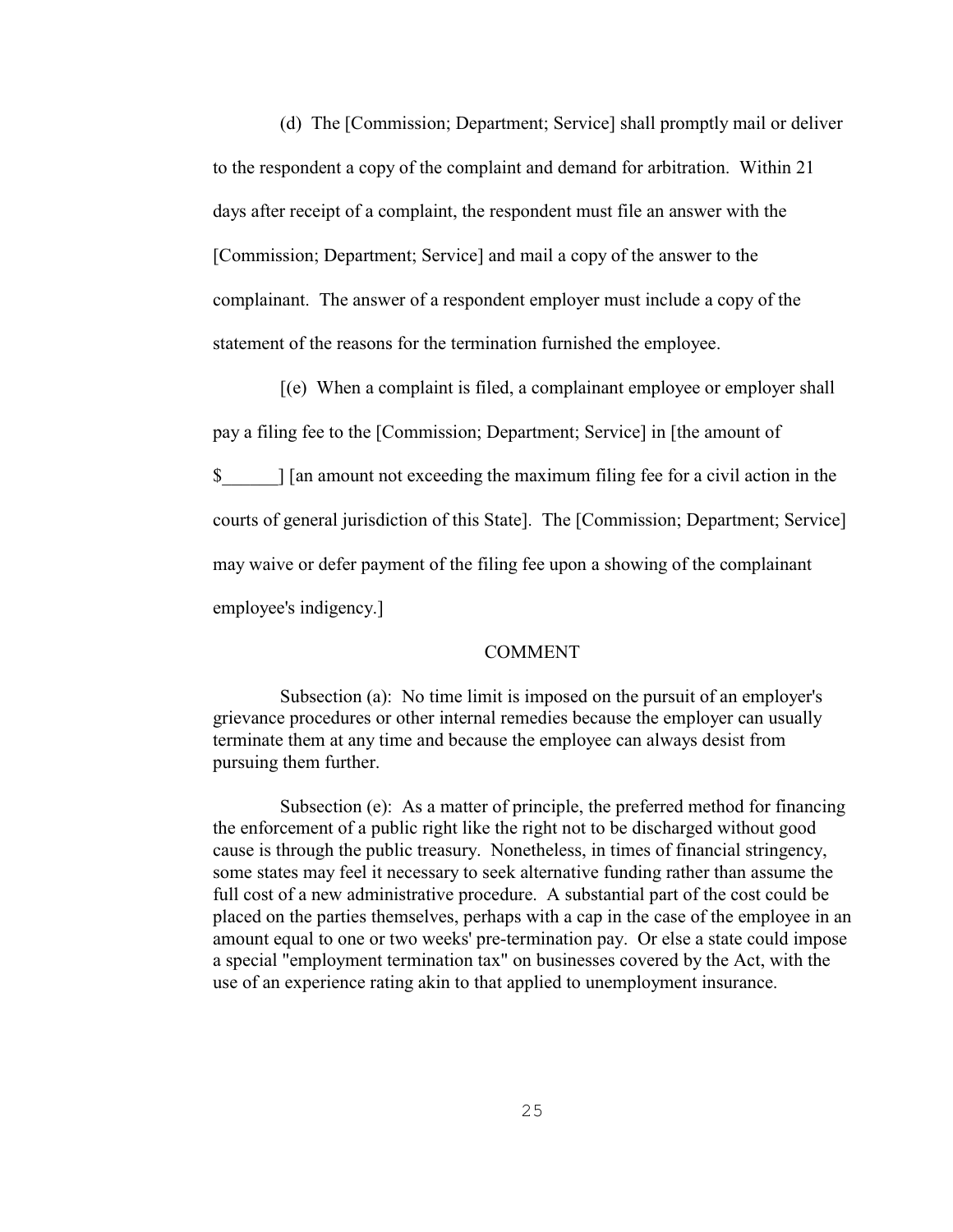# SECTION 6. ARBITRATION; SELECTION AND POWERS OF ARBITRATOR; HEARINGS; BURDEN OF PROOF.

(a) Except as otherwise provided in this [Act], the [Uniform Arbitration Act] [\_\_\_\_\_\_\_\_\_\_\_\_\_\_\_\_ arbitration act of this State] applies to proceedings under this [Act] as if the parties had agreed to arbitrate under that statute. The [Commission; Department; Service] shall adopt procedural rules to regulate arbitration under this [Act]. The [Administrative Procedure Act and other] statutes of this State applicable to the procedures of state agencies do not apply to arbitration under this [Act].

(b) The [Commission; Department; Service] shall adopt rules specifying the qualifications, method of selection, and appointment of arbitrators. An arbitrator serving under this [Act] exercises the authority of the state.

(c) Subject to rules adopted by the [Commission; Department; Service], all forms of discovery [provided by applicable state statute, rule, or regulation] are available in the discretion of the arbitrator, who shall ensure there is no undue delay, expense, or inconvenience. Upon request, the employer shall provide the complainant or respondent employee a complete copy of the employee's personnel file.

(d) A party may be represented in arbitration by an attorney or other person authorized under the laws of this State to represent an individual in arbitration.

(e) A complainant employee has the burden of proving that a termination was without good cause or that an employer breached an agreement for severance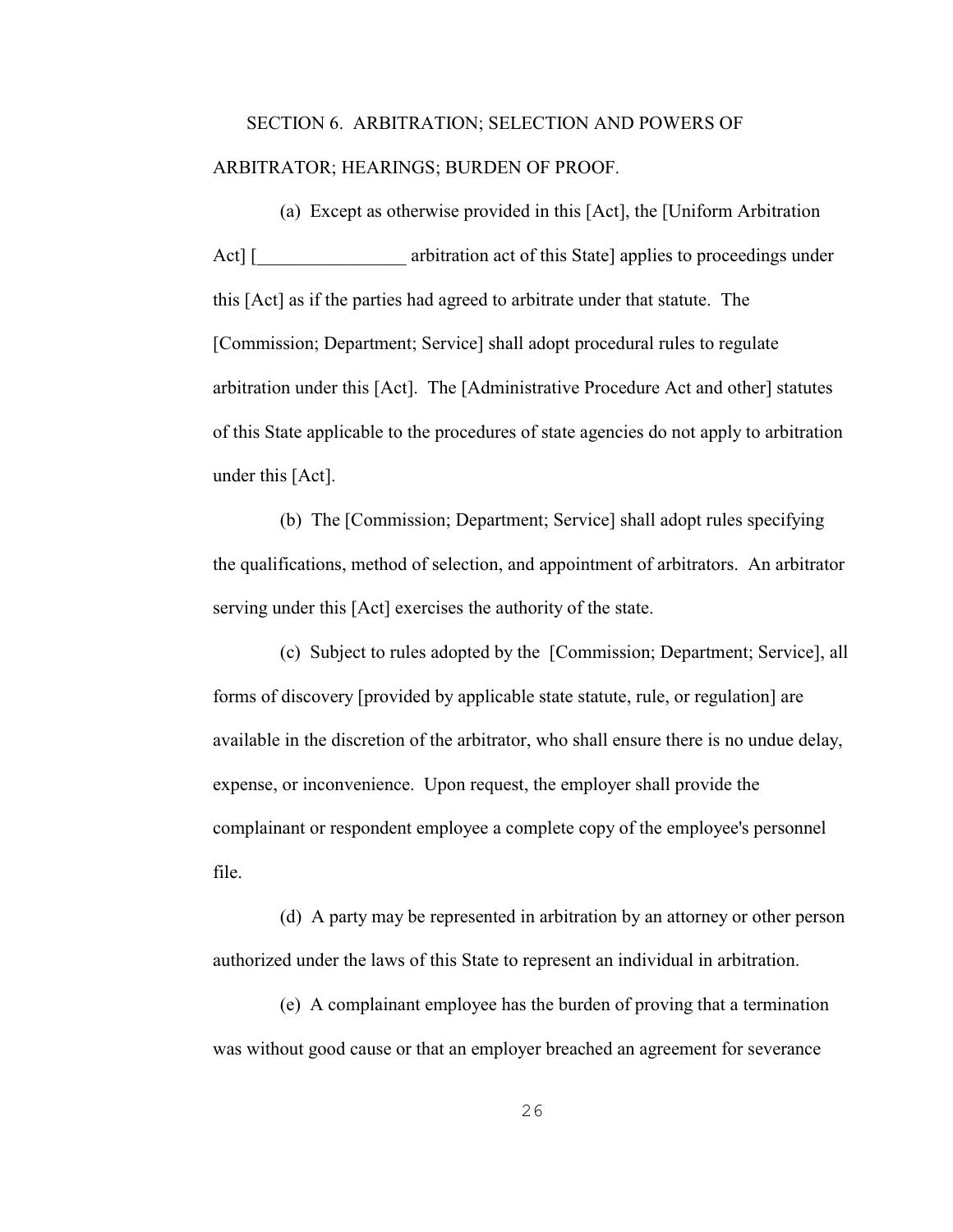pay under Section  $4(c)$ . A complainant employer has the burden of proving that there is good cause for a termination. In all arbitrations, the employer shall present its case first unless the employee alleges that a quitting or retirement was a termination within the meaning of Section 1(8)(iii).

(f) If an employee establishes that a termination was motivated in part by

impermissible grounds, the employer, to avoid liability, must establish by a

preponderance of the evidence that it would have terminated the employment even in

the absence of the impermissible grounds.

#### COMMENT

Subsection (a): As a public right, the right to protection against discharge without good cause should be administered by a public agency, either new or existing. Possibilities include a state department of labor, labor relations commission, mediation service, or unemployment compensation bureau. In many instances, it might be sensible to delegate day-to-day operational functions to an outside private agency like the American Arbitration Association. But to maintain the public character of the proceedings under the Act, the formal appointment of arbitrators should be the responsibility of the public agency.

Although this Act, in the interest of expediting proceedings, does not mandate any sort of agency investigation, screening of complaints, or mediation prior to arbitration, all of these possible intermediate steps are matters that could be considered by the administering agency in preparing its rules and regulations.

Subsection (b): Even though an agency may decide to engage ad hoc arbitrators who devote only a portion of their time to cases under this Act, such arbitrators would be fully invested with the constitutional powers of a public official while operating under this Act. See, e.g., City of Detroit v. Police Officers Ass'n, 408 Mich. 410, 294 N.W. 2d 68 (1980), app. dismissed, 450 U.S. 903 (1981); cf. Country-Wide Ins. Co. v. Harnett, 426 F. Supp. 1030 (S.D. N.Y. 1977), aff'd, 431 U.S. 934 (1977). Under its authority to prescribe the qualifications of arbitrators, the administering agency may establish a schedule of fees and expenses for arbitrators.

Subsection (c): Arbitration proceedings should generally be informal, speedy, and inexpensive. Discovery ought to be limited to what is reasonably necessary to enable both parties to prepare adequately. Labor arbitration does not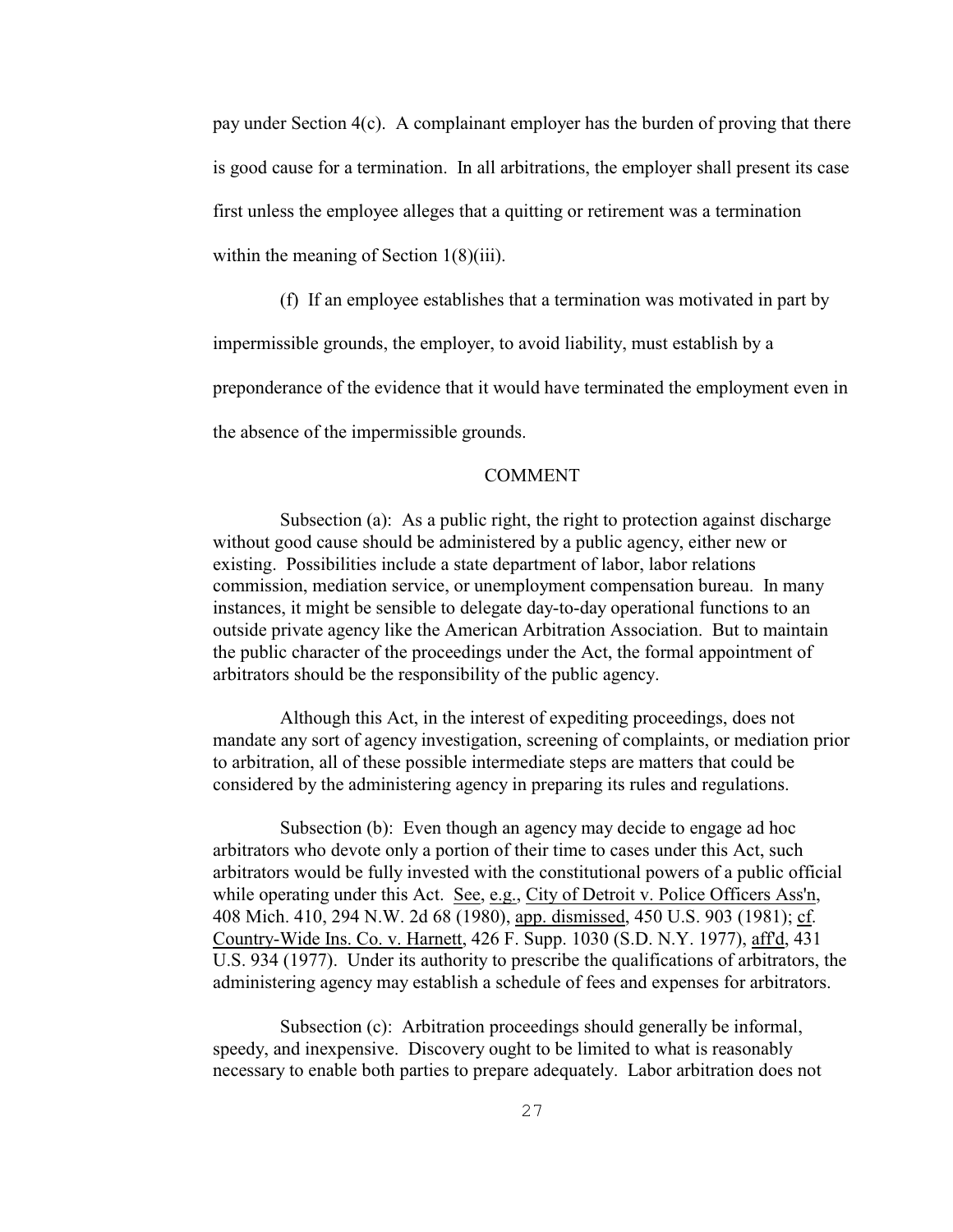ordinarily contemplate that each side will know in advance all the details of the other side's presentation. The arbitrator should take account of these considerations in ruling on a party's request for discovery prior to the hearing. In a given case, it might be appropriate for an arbitrator to hold a prehearing conference with the parties to go over the ground rules on discovery. The arbitrator can deal with genuine, prejudicial surprise to a party at a hearing by calling a recess or granting an adjournment to allow time for rebuttal. Section 7 of the Uniform Arbitration Act contains fairly flexible provisions concerning discovery. In issuing regulations governing discovery under this Act, the administering agency could consider imposing time limits or other restrictions to prevent possible abuse of the discovery process.

Subsection (d): The Act authorizes formal representation in statutory arbitration proceedings by attorneys or by others approved under state law. This may include paralegals acting under the supervision of an attorney. The Act does not intend to prevent an employer or an employee from obtaining the sort of assistance in preparing and presenting a case that is customarily provided in labor arbitrations by personnel managers, labor union officials, and co-workers. Only attorneys, however, may legally represent the parties in judicial proceedings under Section 8, unless the applicable court rules provide otherwise.

Subsection (f): This provision generally incorporates the "dual motive" principles set forth in Price Waterhouse v. Hopkins, 490 U.S. 228 (1989).

# SECTION 7. AWARDS.

(a) Within 30 days after the close of an arbitration hearing or at a later time

agreeable to the parties, the arbitrator shall mail or deliver to the parties a written

award sustaining or dismissing the complaint, in whole or in part, and specifying

appropriate remedies, if any.

(b) An arbitrator may make one or more of the following awards for a

termination in violation of this [Act]:

(1) reinstatement to the position of employment the employee held

when employment was terminated or, if that is impractical, to a comparable position;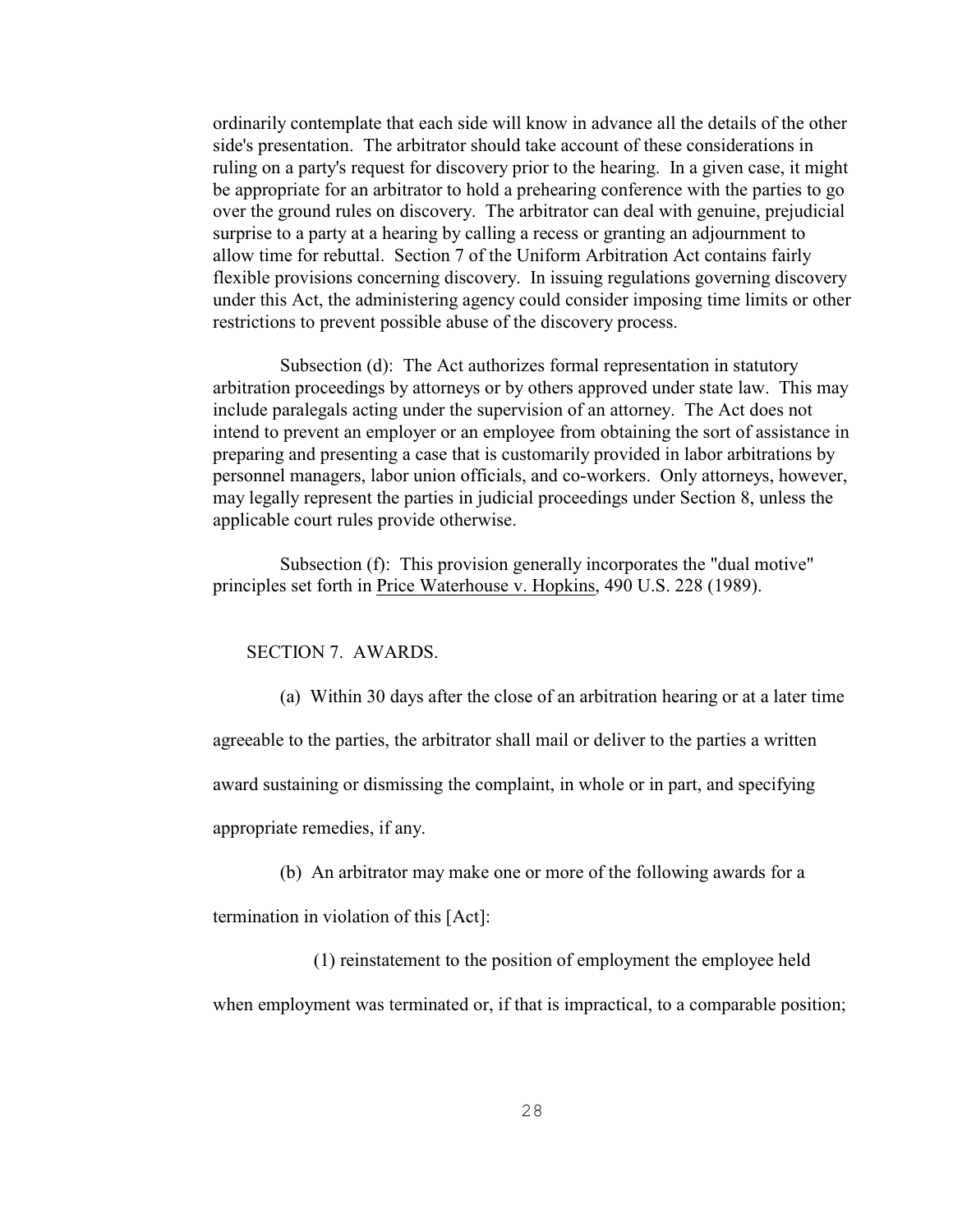(2) full or partial backpay and reimbursement for lost fringe benefits, with interest, reduced by interim earnings from employment elsewhere, benefits received, and amounts that could have been received with reasonable diligence;

(3) if reinstatement is not awarded, a lump-sum severance payment at the employee's rate of pay in effect before the termination, for a period not exceeding [36 months] after the date of the award, together with the value of fringe benefits lost during that period, reduced by likely earnings and benefits from employment elsewhere, and taking into account such equitable considerations as the employee's length of service with the employer and the reasons for the termination; and

(4) reasonable attorney's fees and costs.

(c) An arbitrator may make either or both of the following awards for a violation of an agreement for severance pay under Section 4(c):

(1) enforcement of the severance pay and other applicable provisions of the agreement, with interest; and

(2) reasonable attorney's fees and costs.

(d) An arbitrator may not make an award except as provided in subsections (b) and (c). The arbitrator may not award damages for pain and suffering, emotional distress, defamation, fraud, or other injury under the common law; punitive damages; compensatory damages; or any other monetary award. In making a monetary award under this section, the arbitrator shall reduce the award by the amount of any monetary award to the employee in another forum for the same conduct of the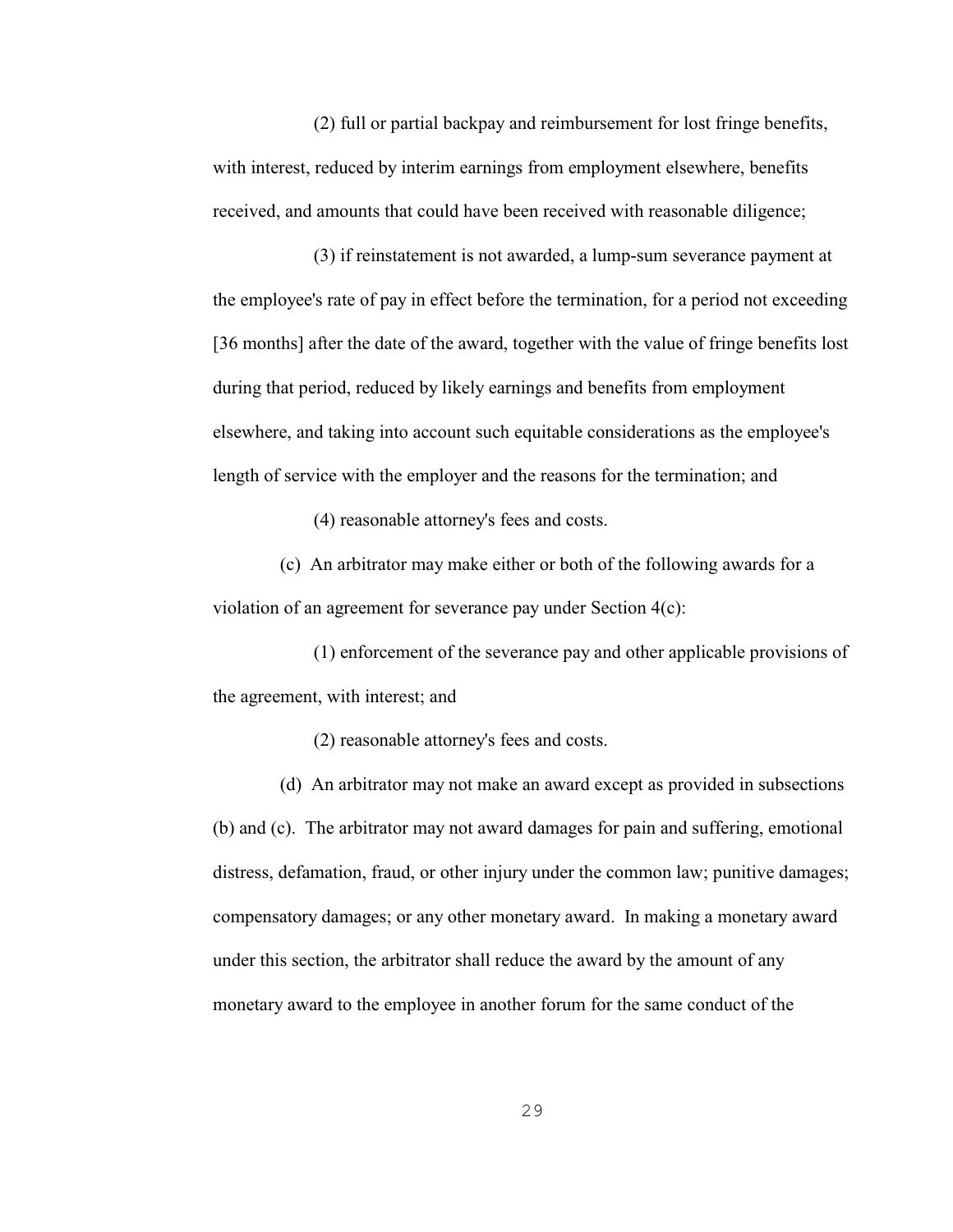employer. In making an award, the arbitrator is subject to the rules of issue, fact, and judgment preclusion applicable in courts of record in this State.

(e) If an arbitrator dismisses an employee's complaint and finds it frivolous, unreasonable, or without foundation, the arbitrator may award reasonable attorney's fees and costs to the prevailing employer.

(f) An arbitrator may sustain an employer's complaint and make an award

declaring that there is good cause for the termination of a named employee. If the arbitrator dismisses the employer's complaint, the arbitrator may award reasonable attorney's fees and costs to the prevailing employee.

#### COMMENT

Subsection (b): When an employee is terminated without good cause but neither reinstatement, backpay, nor severance pay is warranted or appropriate, an arbitrator may issue an award in the nature of a "declaratory judgment" to vindicate the rights of the employee.

Subsection (b)(2): Backpay may be awarded with or without reinstatement. Thus, if there is no reinstatement but a severance payment is awarded instead, backpay may still be provided. Backpay runs from the termination to the date of the award (or date of reinstatement); severance pay runs from the date of the award. The formulas for calculating backpay and severance pay are also somewhat different.

The objective as to fringe benefits is to make the employee whole for any losses or expenditures related to the wrongful termination. If the employee has exercised COBRA rights and continued health insurance coverage or acquired alternative coverage, all money spent for such coverage should be recouped. In addition, if the substitute coverage did not match the employee's prior protections, whatever additional out-of-pocket expenditures were necessary should also be awarded.

If the employee justifiably did not replace the coverage lost and then incurred medical expenses, the award would include the amount of financial obligation stemming from the wrongful denial of the coverage. All other benefits, including optical, dental, and disability, would be handled in a similar fashion. To balance the obligation of the employer to pay actual expenses when there is no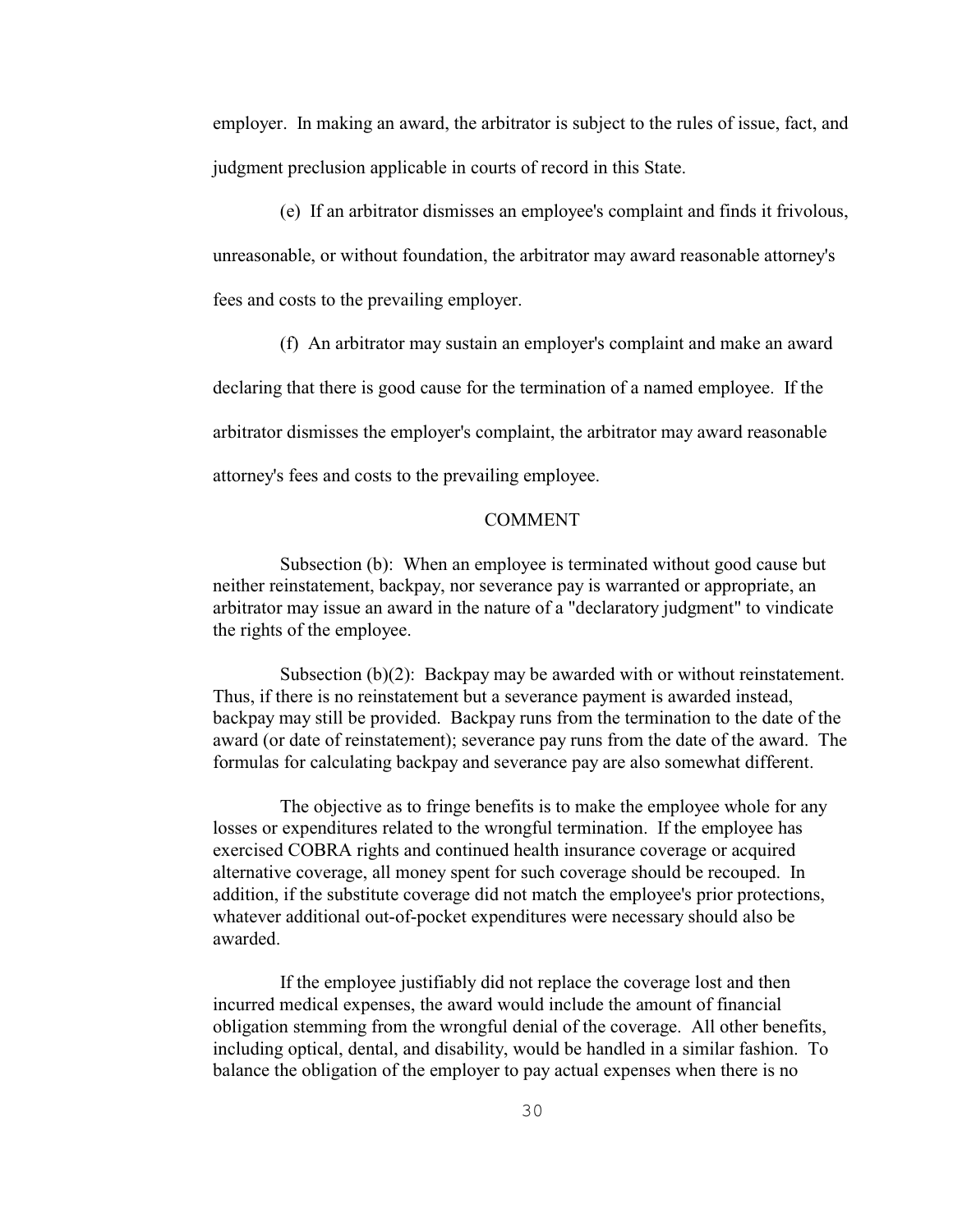replacement insurance or the subsequent coverage is inferior, the employer should not be responsible for restoring past premiums for unreplaced insurance if the benefit would not have been utilized during the period of unemployment.

With regard to pension rights, if the employee could not be placed in the position of one who had never been terminated, the arbitrator would be charged with placing a dollar value on the vesting time lost.

Deductions are based on the usual common law principles concerning the mitigation of damages by a discharged employee.

In all awards that include the loss of future earnings, pension benefits, etc., the amount of the award should be discounted to reflect present values, and should be reduced where appropriate by the amount of any workers' compensation or other disability payments.

Subsection (b)(3): Reinstatement is the preferred remedy for terminations in violation of this Act. If that is unfeasible because of the personal relations between the employer and the employee, changes in the employer's business, or other appropriate grounds, severance pay may be awarded instead. Whatever maximum period for severance pay is adopted, such an amount should not be awarded as a matter of course even though an arbitrator concludes that a worker will probably not find new employment during that time. Subsection (b)(3) adopts the concept of "proportionality," under which the employer should be held liable on the basis of an assessment of both the employee's likely loss and the degree of the employer's responsibility for, or contribution to, that loss. Thus, an employer should be held liable for a much greater portion of the maximum period if it had lured the employee away from another highly paid position, the employee had served long and well, and the reasons for the dismissal were egregious, than if the employee had recently been hired while out of work and the termination was not a flagrant violation of the good cause standard. In fixing the severance payment, the arbitrator should consider any actual earnings received by the employee elsewhere, as well as the likelihood that such reemployment will continue.

Subsections  $(b)(4)$ ,  $(c)(2)$ ,  $(e)$ , and  $(f)$ : The language of the Act allowing reasonable attorney's fees and costs to prevailing employees and under certain conditions to prevailing employers deliberately tracks the language of Title VII of the 1964 Civil Rights Act and of Supreme Court decisions interpreting Title VII. See Albemarle Paper Co. v. Moody, 422 U.S. 405 (1975); Christiansburg Garment Co. v. EEOC, 434 U.S. 412 (1978). In calculating the appropriate amount of attorney's fees, federal decisions under Title VII and 42 U.S.C. § 1988 may be helpful but are not controlling. The "prevailing market rate" is a common starting point, and the successful pursuit of a small monetary claim may justify a fee exceeding the amount of the award. See Blum v. Stenson, 465 U.S. 886 (1984); City of Riverside v.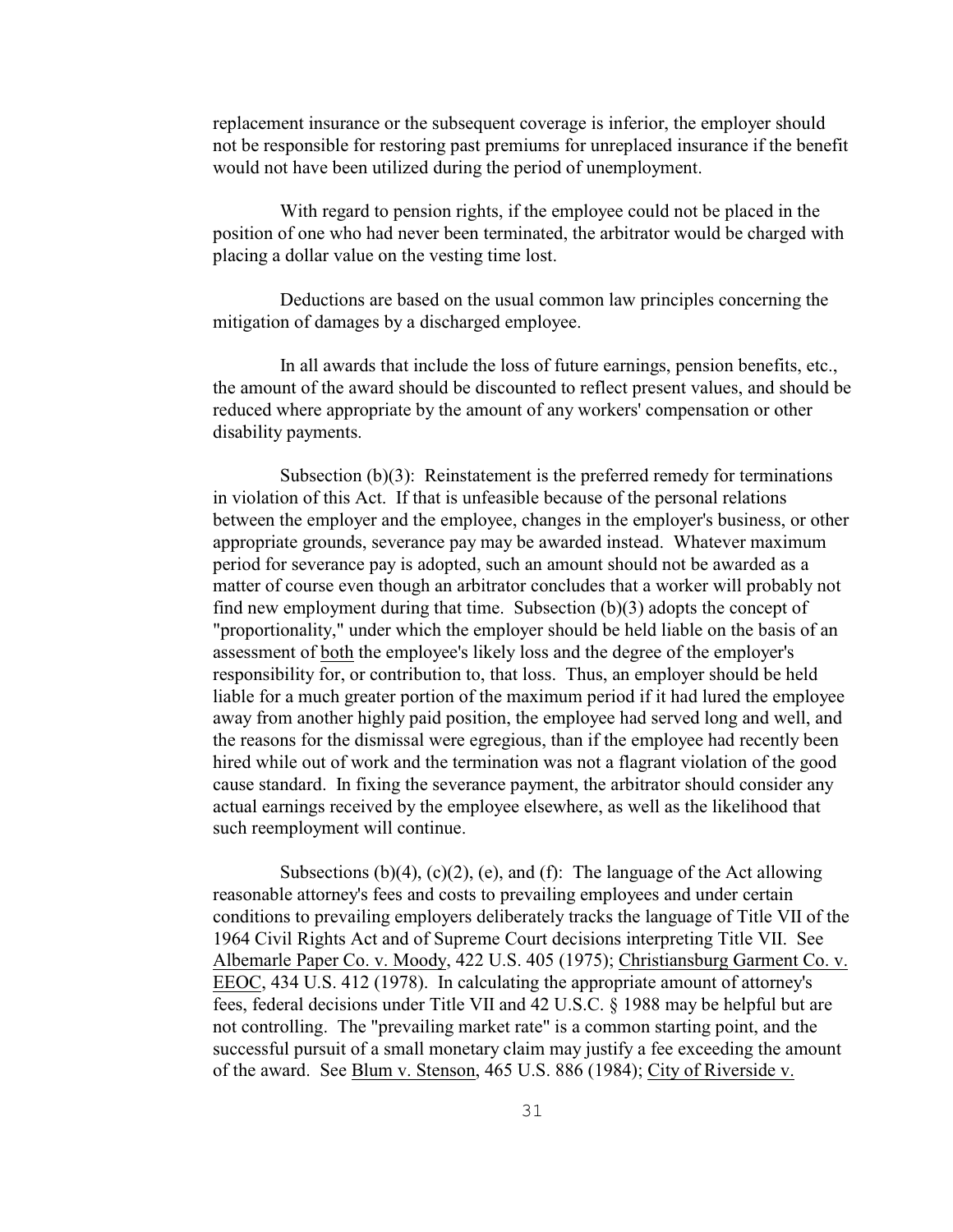Rivera, 477 U.S. 561 (1986). Cf. Hensley v. Eckerhart, 461 U.S. 424 (1983) (extent of success "crucial").

Subsection (d): The last two sentences must be read together. Preclusion covers all claims subject to the usual doctrines of res judicata or collateral estoppel, and the penultimate sentence would not allow a second recovery if the underlying claim had been precluded by a prior judgment or award.

#### SECTION 8. JUDICIAL REVIEW AND ENFORCEMENT.

(a) Either party to an arbitration may seek vacation, modification, or enforcement of the arbitrator's award in the [court of general jurisdiction] for the [county] in which the termination occurred or in which the employee resides.

(b) An application for vacation or modification must be filed within [90] days after issuance of the arbitrator's award. An application for enforcement may be filed at any time after issuance of the arbitrator's award.

(c) The court may vacate or modify an arbitrator's award only if the court finds that:

(1) the award was procured by corruption, fraud, or other improper means;

(2) there was evident partiality by the arbitrator or misconduct prejudicing the rights of a party;

(3) the arbitrator exceeded the powers of an arbitrator;

(4) the arbitrator committed a prejudicial error of law; or

(5) another ground exists for vacating the award under the [Uniform Arbitration Act] [\_\_\_\_\_\_ arbitration act of this State].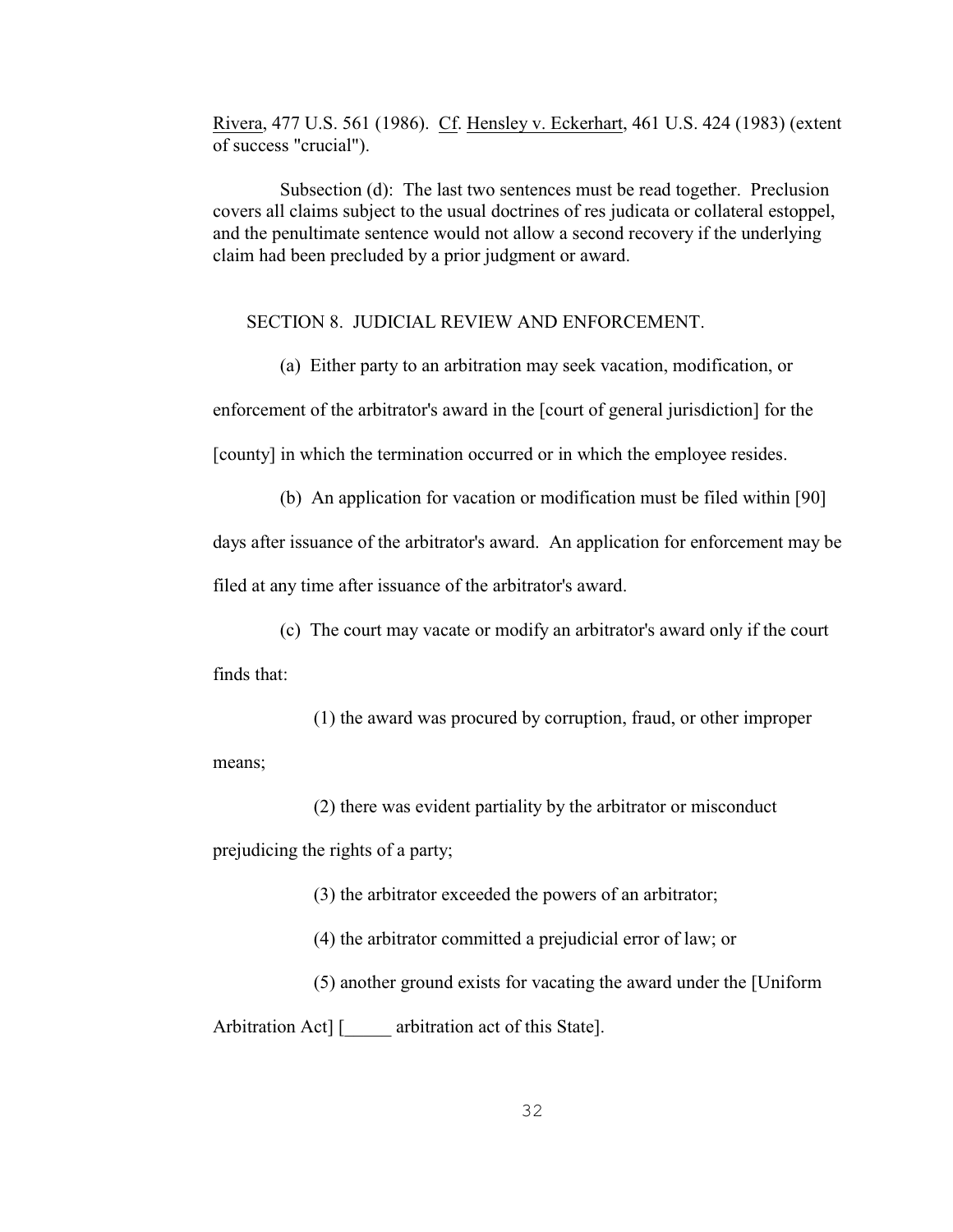(d) In an application for vacation, modification, or enforcement of an

arbitrator's award, the court may award a prevailing employee reasonable attorney's

fees and costs. In an application by an employee for vacation of an arbitrator's

award, the court may award a prevailing employer reasonable attorney's fees and

costs if the court finds the employee's application is frivolous, unreasonable, or

without foundation.

#### COMMENT

Some states have constitutional provisions governing judicial review of administrative decisions that may have to be taken into account.

Subsection (a): The substantive law applicable in either arbitration proceedings or the judicial review of an arbitral award must be determined according to the choice-of-law rules governing transitory rights of action.

Subsection (c)(4): The United States Supreme Court has sharply limited judicial review of the merits of arbitration awards under collective-bargaining agreements subject to federal law. The exceeding of jurisdiction and arbitrator misconduct are about the only recognized grounds for reversal, although of course a court may refuse to enforce an award (like any contract) that is contrary to positive law. Steelworkers v. Enterprise Wheel & Car Corp., 363 U.S. 593 (1960); Paperworkers v. Misco, Inc., 484 U.S. 29 (1987). That approach lends great finality to arbitral awards, and it is hoped that courts would similarly accord considerable deference to arbitration awards under this Act. But the basis of the Supreme Court's position is that unions and employers have agreed to treat arbitral awards as "final and binding," and that it is the parties' own contract the arbitrator is applying. When individual statutory rights are at stake, the Court has declined to give the same weight even to the awards of arbitrators empowered by union-management agreements. Alexander v. Gardner-Denver Co., 415 U.S. 36 (1974); Barrentine v. Arkansas-Best Freight Sys., 450 U.S. 728 (1981). In this Act, individual statutory rights are the issue, and arbitration as the enforcement method has been imposed upon, not agreed to by, the parties. For these reasons the additional ground for judicial review, "prejudicial error of law" by the arbitrator, has been included. But a court should not vacate an award unless the legal error has adversely affected the rights of a party.

Subsection  $(c)(5)$ : The reference to "another ground" for vacating an arbitral award is meant to be confined to other specific bases spelled out in the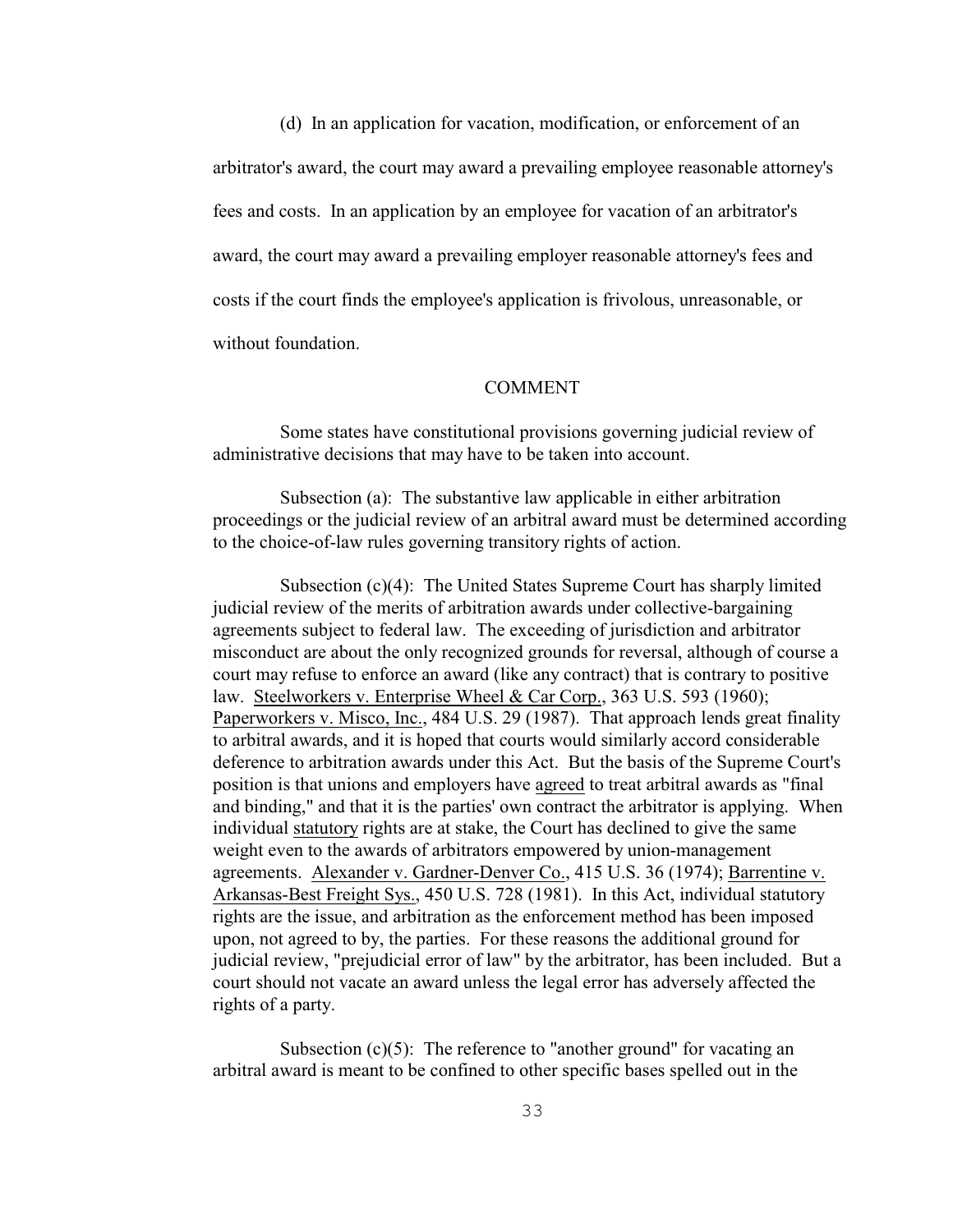Uniform Arbitration Act or cited state arbitration act and is not intended to open up the award for a broadscale judicial review.

SECTION 9. POSTING. An employer shall post a copy of this [Act] or a summary approved by the [Commission; Department; Service] in a prominent place in the work area. An employer who violates this section is subject to a civil penalty not exceeding [\$ The [Attorney General] may bring a civil action, on behalf of this State, to impose and collect any civil penalty arising under this section.

#### SECTION 10. RETALIATION PROHIBITED AND CIVIL ACTION

CREATED. An employer or other employing person may not directly or indirectly take adverse action in retaliation against an individual for filing a complaint, giving testimony, or otherwise lawfully participating in proceedings under this [Act], whether or not the individual is an employee having rights under this [Act]. An employer or other employing person who violates this section is liable to the individual subjected to the adverse action in retaliation for damage caused by the action, punitive damages when appropriate, and reasonable attorney's fees. A separate civil action may be brought to enforce this liability. The employer is also subject to applicable procedures and remedies provided by Sections 5 through 8.

SECTION 11. SEVERABILITY CLAUSE. If any provision of this [Act] or its application to any person or circumstance is held invalid, the invalidity does not affect other provisions or applications of this [Act] which can be given effect without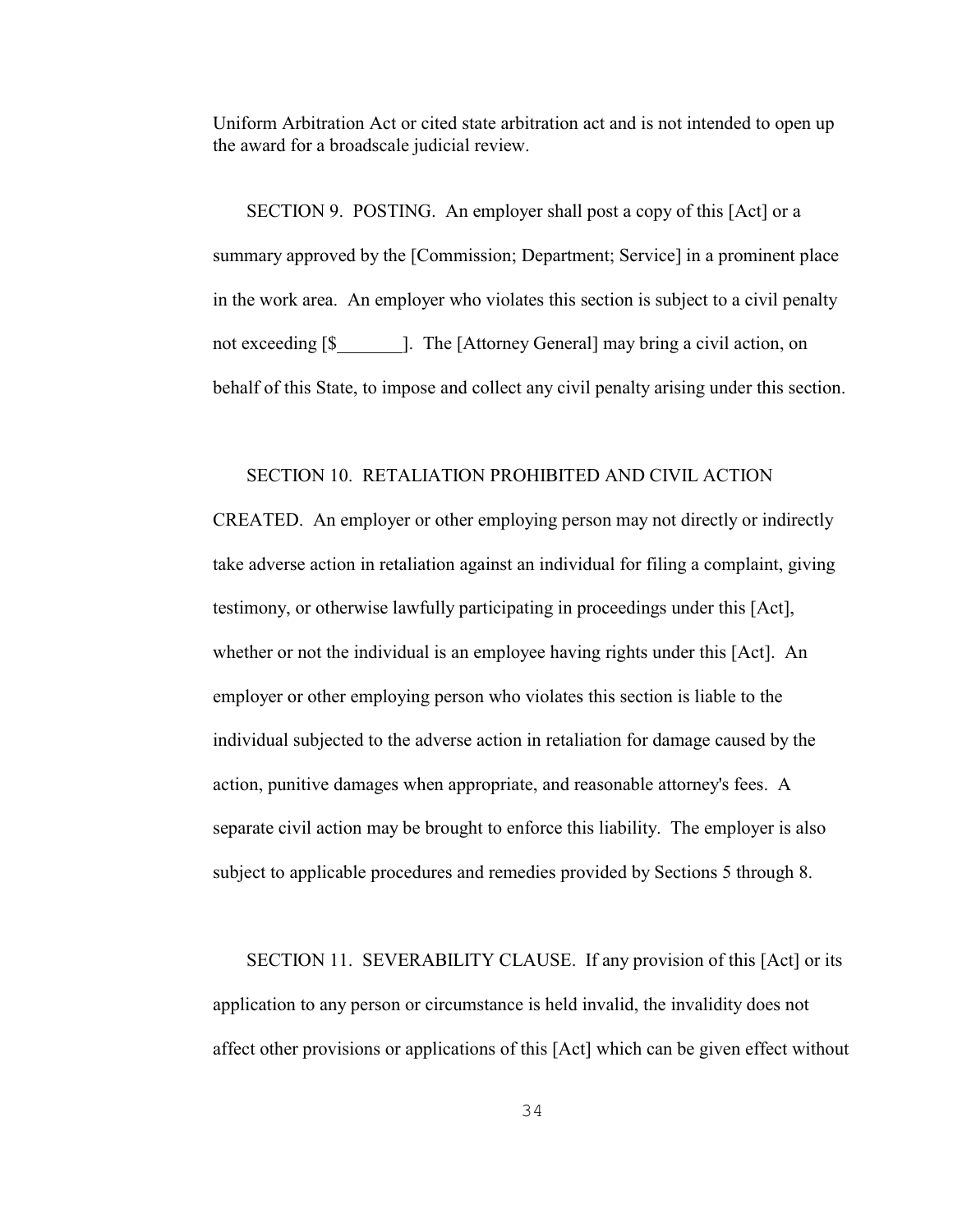the invalid provision or application, and to this end the provisions of this [Act] are severable.

SECTION 12. EFFECTIVE DATE. This [Act] takes

effect\_\_\_\_\_\_\_\_\_\_\_\_\_\_\_\_\_\_.

SECTION 13. REPEALS. The following acts and parts of acts are repealed:

 $(1)$  . . . . . . . . . . .

- $(2)$  . . . . . . . . . . .
- $(3)$  . . . . . . . . . . .

SECTION 14. SAVINGS AND TRANSITIONAL PROVISIONS. This [Act]

does not apply to the termination of an employee within six months after the effective date of this [Act] based upon the employee's refusal to enter into an agreement meeting the minimum standards of Section 4(c), which the employer, in the exercise of good faith business judgment, may impose as a condition of continued employment.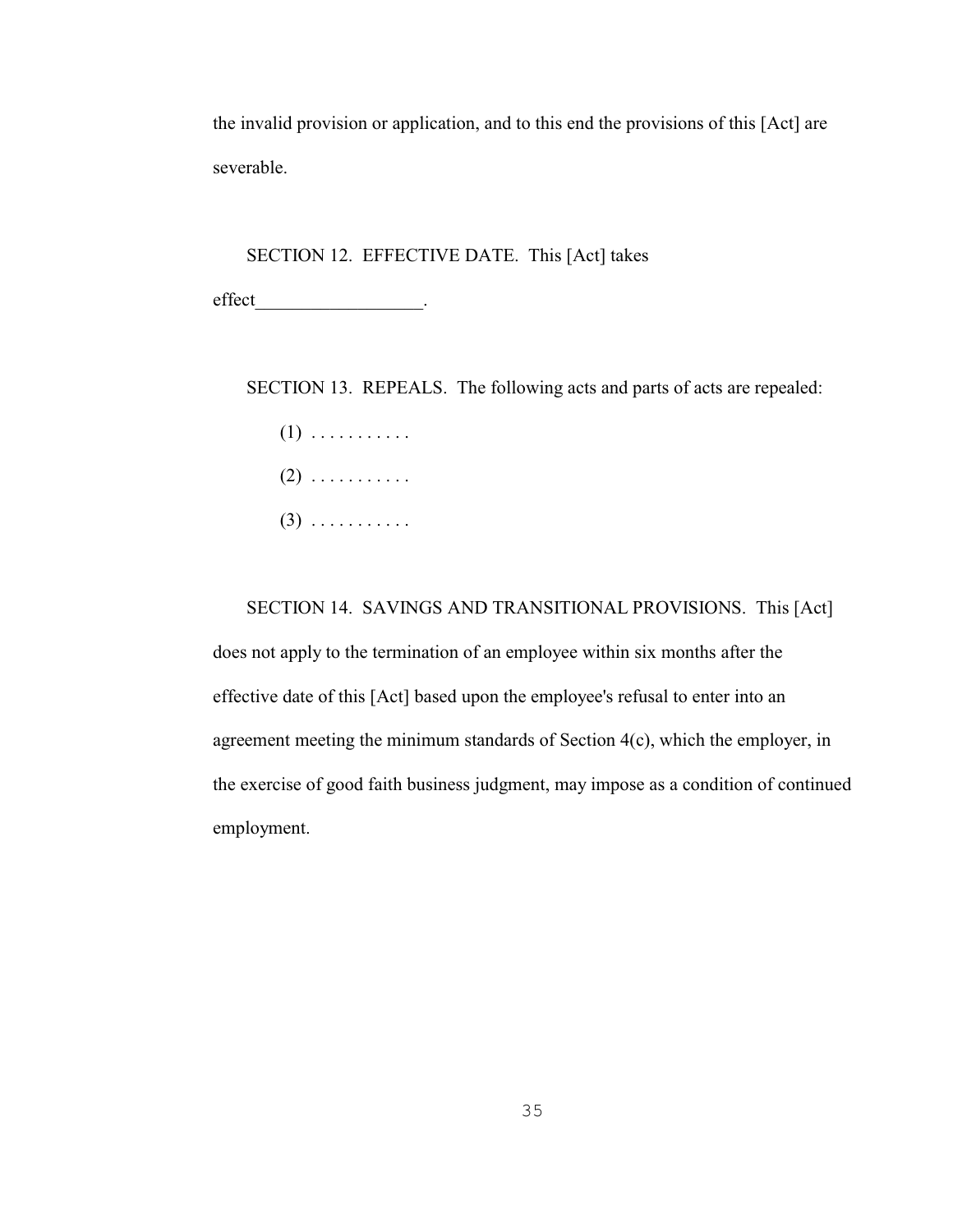#### APPENDIX

Note: Instead of the arbitration system provided by Sections 5 through 8 of the preceding text, states may select the following Alternative A or Alternative B as the means of enforcement.

## **ALTERNATIVE A**

[SECTION 5. ADMINISTRATIVE PROCEEDINGS. [Insert provisions consigning enforcement of the [Act] to a new or existing administrative agency, staffed by civil service or other governmental personnel, operating under applicable state statutes. Delete Sections 5 through 8 of the preceding text and renumber the remaining sections and any cross references accordingly.]

# [SECTION 6. REMEDIES.

(a) The [Commission; Department; Service] may provide one or more of the following remedies for a termination in violation of this [Act]:

(1) reinstatement to the position of employment the employee held when employment was terminated or, if that is impractical, to a comparable position;

(2) full or partial backpay and reimbursement for lost fringe benefits, with interest, reduced by interim earnings from employment elsewhere, benefits received, and amounts that could have been received with reasonable diligence;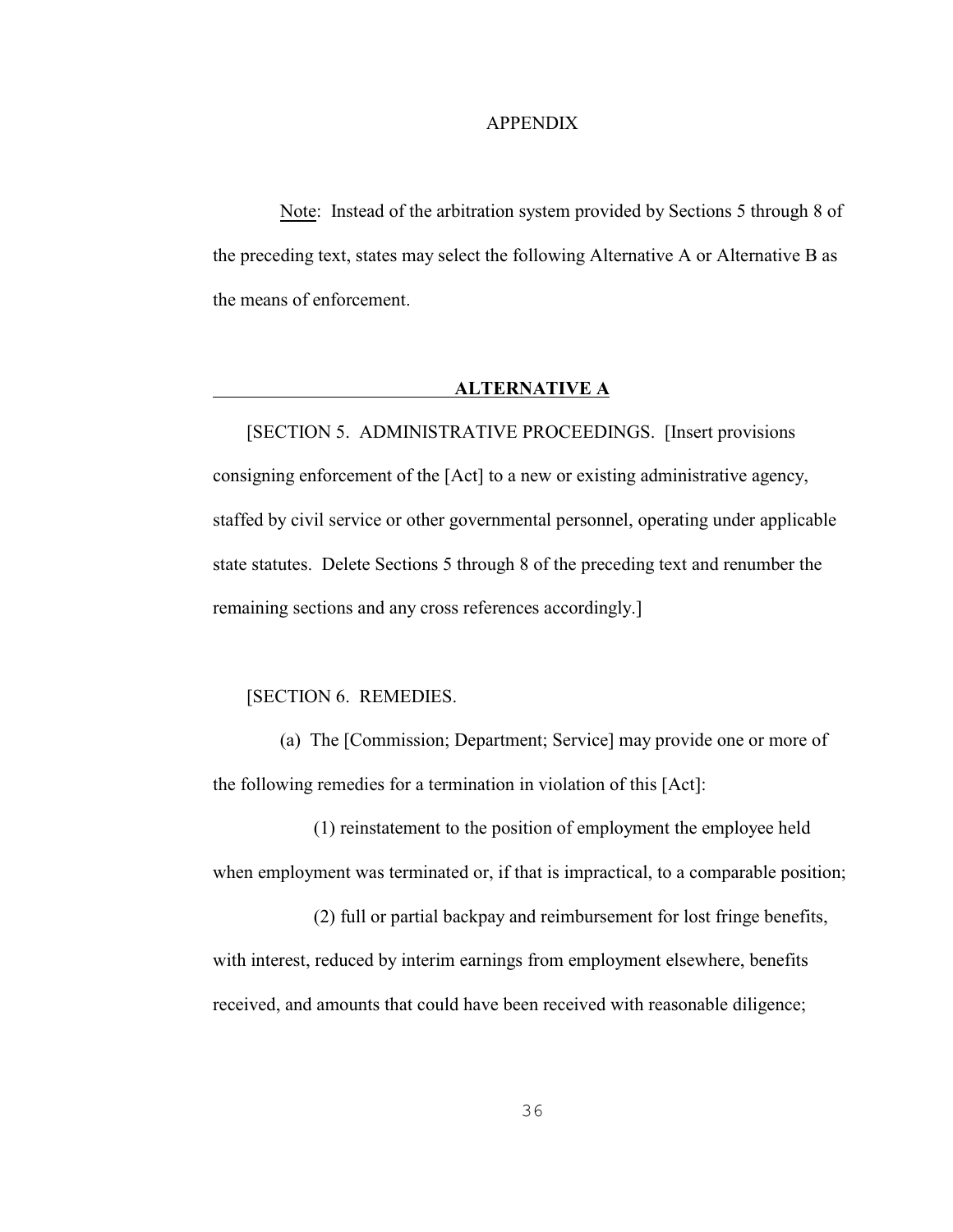(3) if reinstatement is not ordered, a lump-sum severance payment at the employee's rate of pay in effect before the termination, for a period not exceeding [36 months] from the date of the order, together with the value of fringe benefits lost during that period, reduced by likely earnings and benefits from employment elsewhere, and taking into account such equitable considerations as the employee's length of service with the employer and the reasons for the termination; and

(4) reasonable attorney's fees and costs.

(b) The [Commission; Department; Service] may grant either or both of the following remedies for a violation of an agreement for severance pay under Section 4(c):

(1) enforcement of the severance pay and other applicable provisions of the agreement, with interest; and

(2) reasonable attorney's fees and costs.

(c) The [Commission; Department; Service] may not make an award except as provided in subsections (a) and (b). The [Commission; Department; Service] may not award damages for pain and suffering, emotional distress, defamation, fraud, or other injury under the common law; punitive damages; compensatory damages; or any other monetary award under this [Act]. In making a monetary award under this section, the [Commission; Department; Service] shall reduce the award by the amount of any monetary award to the employee in another forum for the same conduct of the employer. In making an award, the [Commission; Department;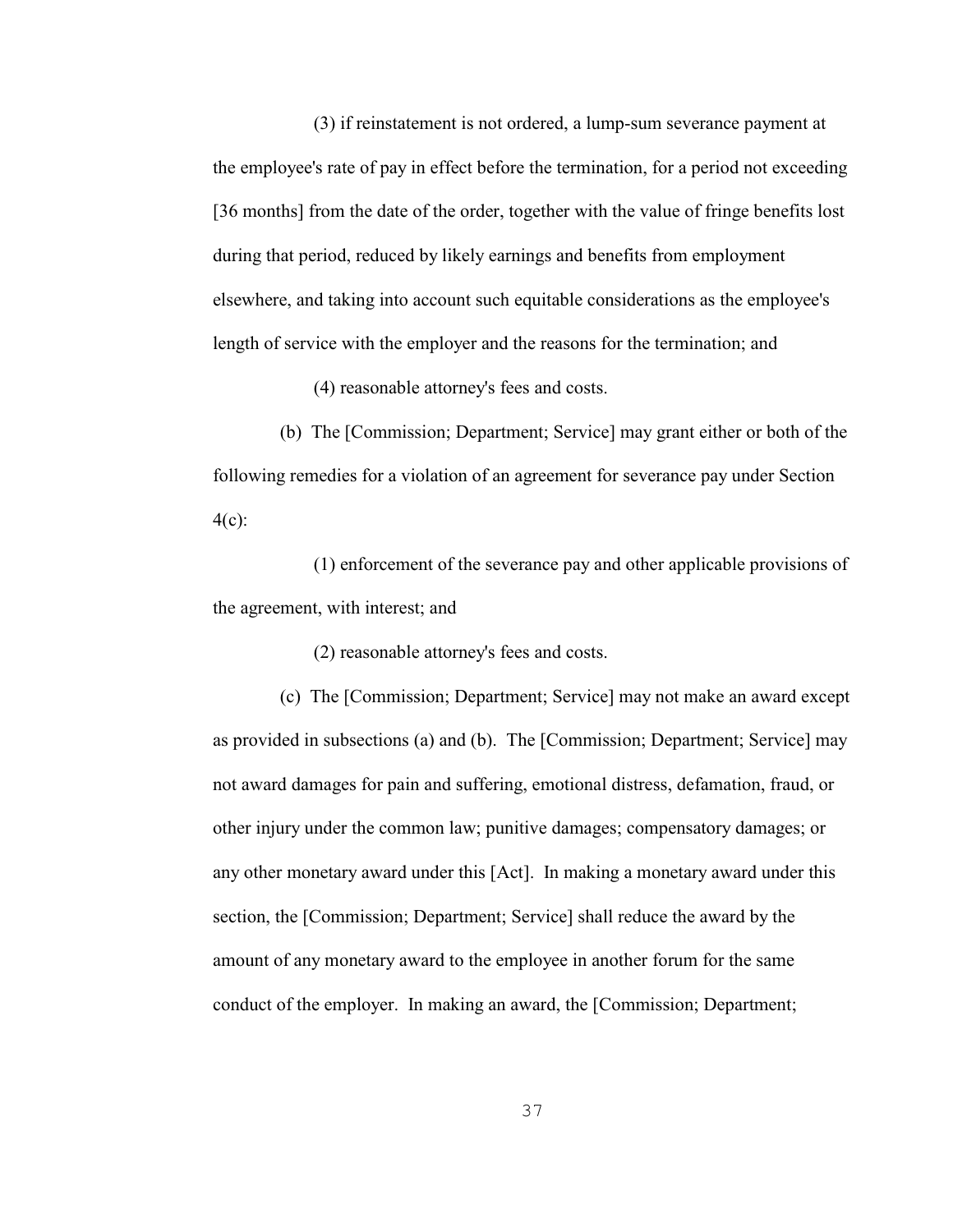Service] is subject to the rules of issue, fact, and judgment preclusion applicable in courts of record in this State.

(d) If the [Commission; Department; Service] dismisses an employee's complaint and finds it frivolous, unreasonable, or without foundation, the [Commission; Department; Service] may award reasonable attorney's fees and costs to the prevailing employer.

(e) Upon the complaint of an employer, the [Commission; Department; Service] may issue an order declaring whether there is good cause for the termination of a named employee. If the [Commission; Department; Service] dismisses the employer's complaint, the [Commission; Department; Service] may award reasonable attorney's fees and costs to the prevailing employee.]

# **ALTERNATIVE B**

[Alternative B would leave the enforcement of the statute to the civil courts. Delete Sections 5 through 8 of the preceding text and renumber the remaining sections and any cross references accordingly.]

## [SECTION 5. JUDICIAL REMEDIES.

(a) The court may grant one or more of the following remedies for a termination in violation of this [Act]:

(1) reinstatement to the position of employment the employee held when employment was terminated or, if that is impractical, to a comparable position;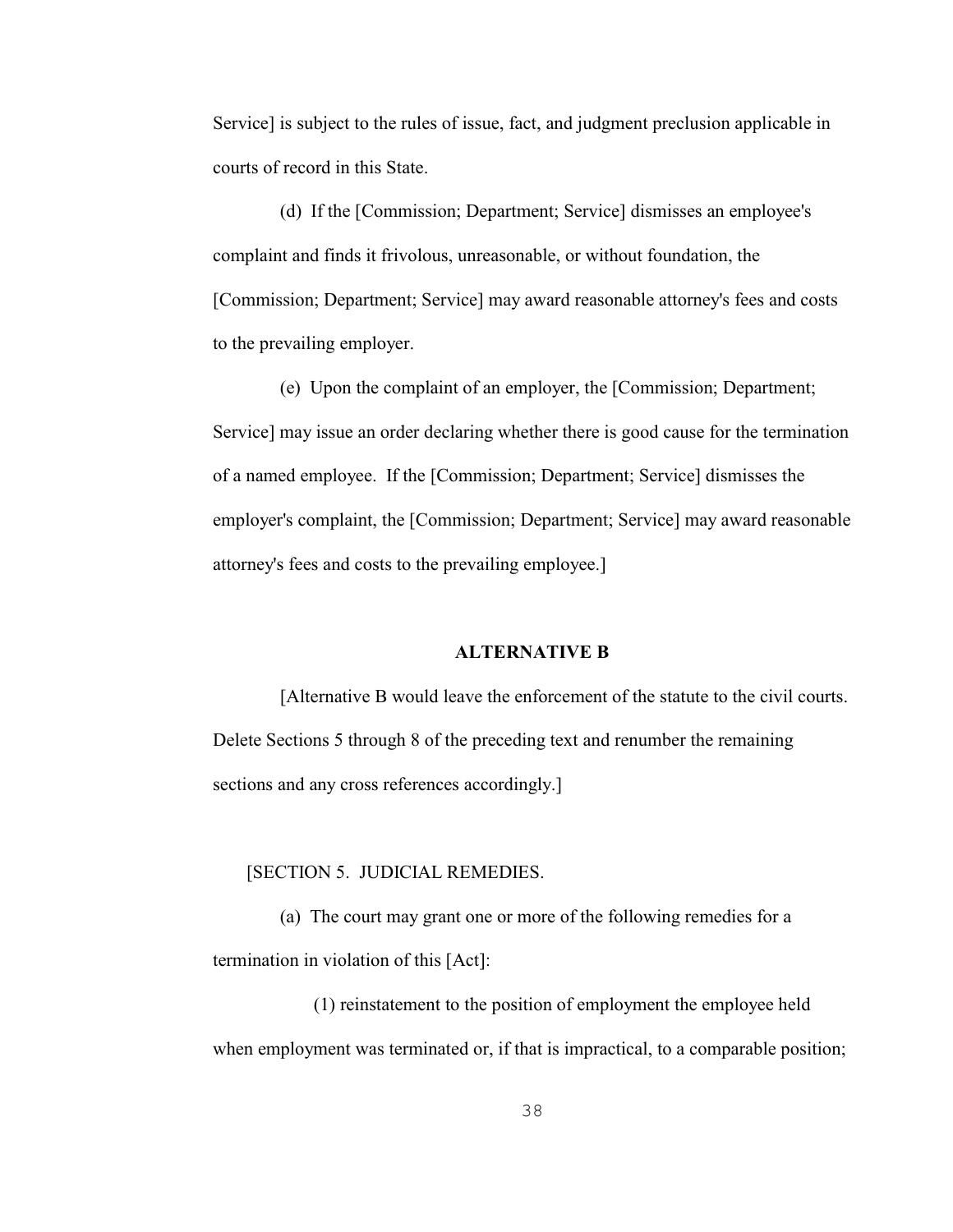(2) full or partial backpay and reimbursement for lost fringe benefits, with interest, reduced by interim earnings from employment elsewhere, benefits received, and amounts that could have been received with reasonable diligence;

(3) if reinstatement is not awarded, a lump-sum severance payment at the employee's rate of pay in effect before the termination, for a period not exceeding [36 months] from the date of the award, together with the value of fringe benefits lost during that period, reduced by likely earnings and benefits from employment elsewhere, and taking into account such equitable considerations as the employee's length of service with the employer and the reasons for the termination; and

(4) reasonable attorney's fees and costs.

(b) The court may grant either or both of the following remedies for a violation of an agreement for severance pay under Section 4(c):

(1) enforcement of the severance pay and other applicable provisions of the agreement, with interest; and

(2) reasonable attorney's fees and costs.

(c) The court may not make an award except as provided in subsections (a) and (b). The court may not award damages for pain and suffering, emotional distress, defamation, fraud, or other injury under the common law; punitive damages; compensatory damages; or any other monetary award under this [Act]. In making a monetary award under this section, the court shall reduce the award by the amount of any monetary award to the employee in another forum for the same conduct of the